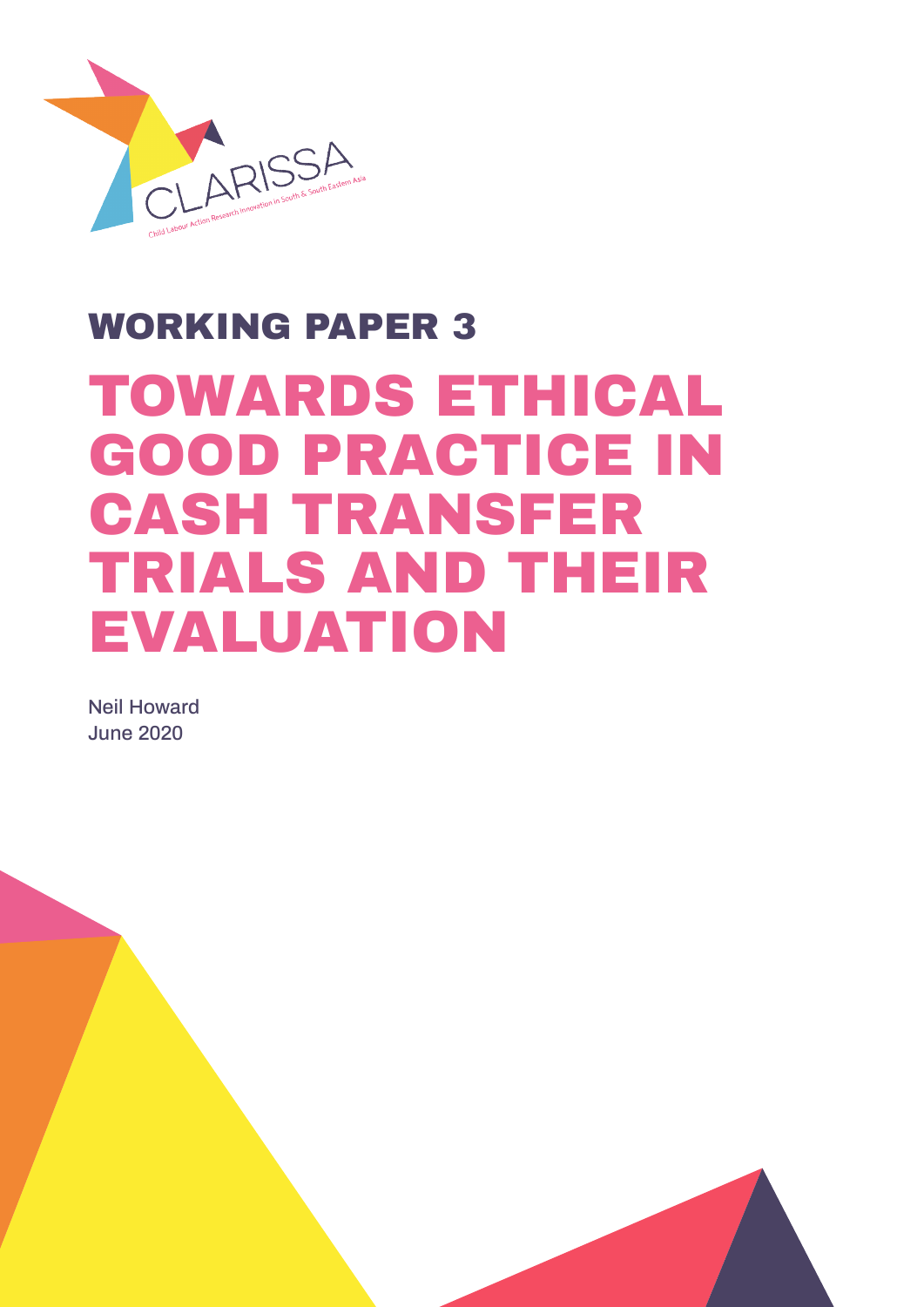## ABOUT THIS WORKING PAPER

Although cash transfers are now widely used within development and social policy, there is still limited discussion over how (and indeed whether) cash transfer trials and research on them can respect ethical standards. This Working Paper assesses the latest ethics-relevant literature and advances a series of proposals for attempting to ensure that cash transfer trials can take place ethically and with respect for the best interests of participants. The paper thus strives to lay foundations for the CLARISSA programme's cash transfer trial in Bangladesh and the research that forms part of it.

#### **Author**

Neil Howard, University of Bath

#### **Reviewers**

Keetie Roelen, Institute of Development Studies (IDS), Pauline Oosterhoff, IDS and Virginia Morrow, University College London (UCL).

#### **Suggested citation**

Howard, N. (2020) *Towards Ethical Good Practice in Cash Transfer Trials and their Evaluation*, CLARISSA Working Paper 3, Brighton: IDS

#### **Copyright**

© Institute of Development Studies 2020 ISBN: 978-1-78118-660-2

This report has been funded with UK aid from the UK government. The opinions expressed are those of the authors and do not necessarily reflect the views or policies of IDS or the UK government.

This is an Open Access paper distributed under  $\bigcirc$  $\left( \mathbf{c}\right)$ the terms of the Creative Commons Attribution 4.0 International licence (CC BY), which permits unrestricted use, distribution, and reproduction in any medium, provided the original authors and source are credited and any modifications or adaptations are indicated.

<http://creativecommons.org/licenses/by/4.0/legalcode>

#### **The Child Labour: Action-Research-Innovation in South and South-Eastern Asia (CLARISSA)**

is a consortium of organisations committed to building a participatory evidence base and generating innovative solutions to the worst forms of child labour in Bangladesh, Myanmar, and Nepal.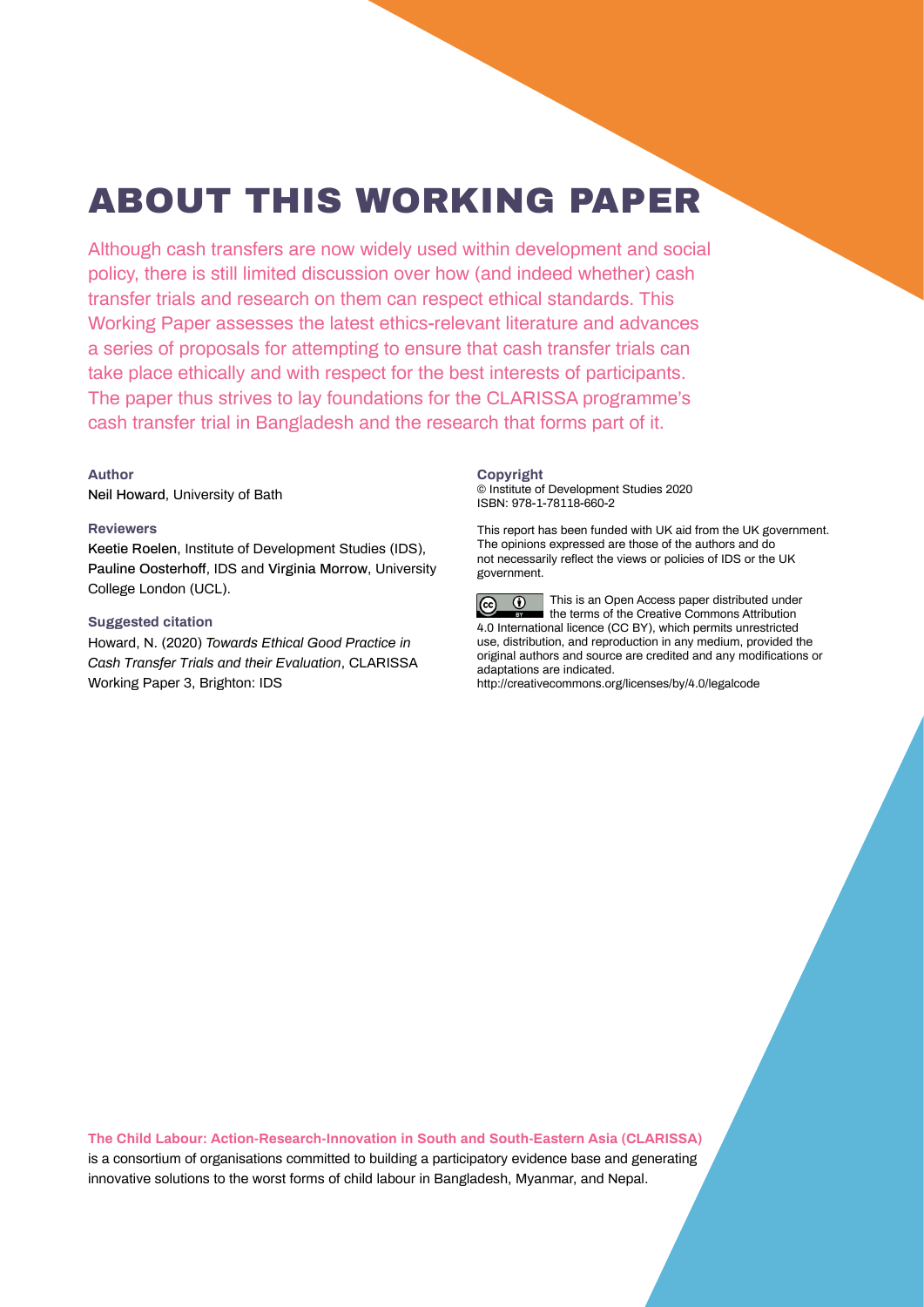## CONTENTS

| <b>Acknowledgements</b>                                                                             | 4  |
|-----------------------------------------------------------------------------------------------------|----|
| <b>Abbreviations and acronyms</b>                                                                   | 5  |
| <b>1 Introduction</b>                                                                               | 6  |
| 2 Cash transfers and their evaluation                                                               | 8  |
| <b>3 Ethical challenges</b>                                                                         | 10 |
| 3.1 Ethical challenges related to cash transfers                                                    | 11 |
| 3.2 Ethical challenges related to experimental research                                             | 12 |
| 3.2.1 Negative consequences that do harm                                                            | 13 |
| 3.2.2 The side effects of randomisation                                                             | 13 |
| 3.2.3 The instrumentalisation of participants                                                       | 13 |
| 3.2.4 Informed consent                                                                              | 14 |
| 3.2.5 Researcher accountability                                                                     | 14 |
| 3.2.6 The potential coloniality of foreign intervention                                             | 15 |
| 4 Responding to ethical challenges: cash transfer trialling within the<br><b>CLARISSA programme</b> | 16 |
| 4.1 Responses related to cash transfer intervention design                                          | 17 |
| 4.2 Responses related to experimental research design                                               | 18 |
| 4.2.1 Negative consequences that do harm                                                            | 18 |
| 4.2.2 Side effects of randomisation                                                                 | 19 |
| 4.2.3 The instrumentalisation of participants                                                       | 20 |
| 4.2.4 Informed consent                                                                              | 21 |
| 4.2.5 Researcher accountability                                                                     | 22 |
| 4.2.6 Decolonising methodologies to inform project design and implementation                        | 23 |
| 5 Conclusion: are the risks of the CLARISSA cash transfer trial ethically                           |    |
| justifiable?                                                                                        | 24 |
| <b>References</b>                                                                                   | 26 |
| <b>Tables</b>                                                                                       |    |
| Table 1: Steps in contribution analysis                                                             | 19 |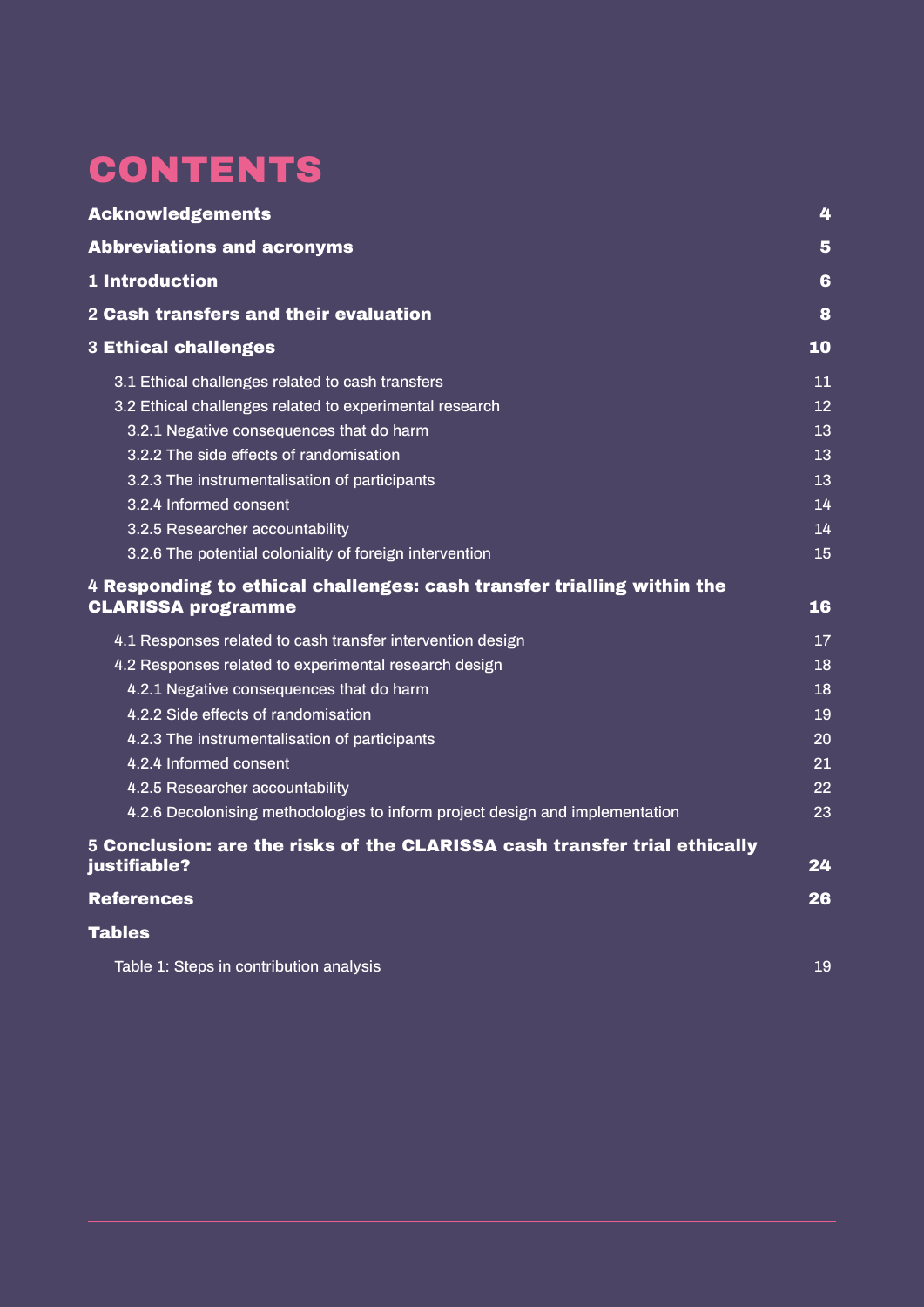## ACKNOWLEDGEMENTS

The author wishes to thank the reviewers for their comments and Mariah Cannon (IDS) for her excellent assistance.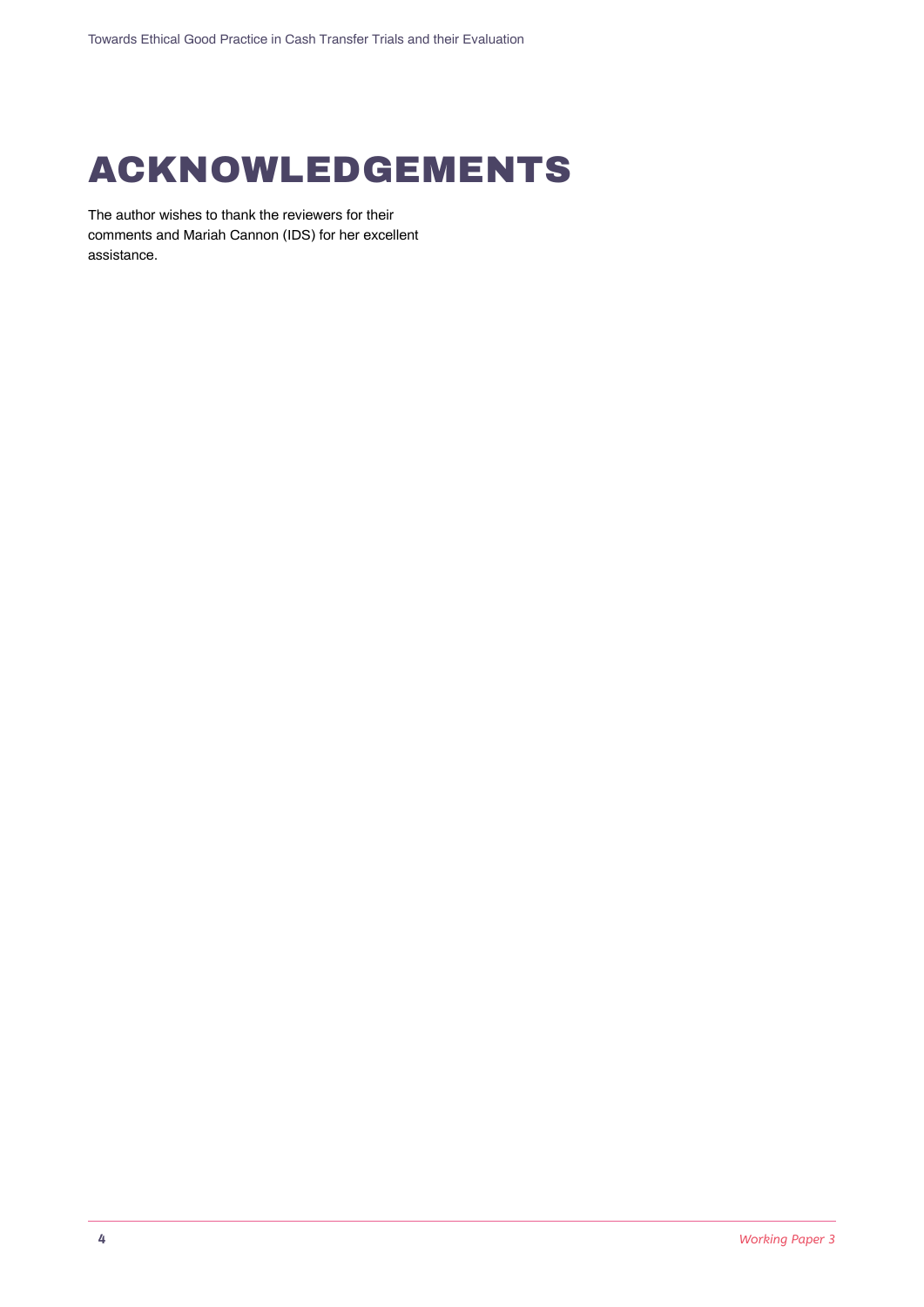## ABBREVIATIONS AND ACRONYMS

**CA** contribution analysis

**CLARISSA** Child Labour: Action-Research-Innovation in South and South-Eastern Asia [programme]

**IDS** Institute of Development Studies

**PAR** participatory action research

**RCT** randomised controlled trial

**WFCL** worst forms of child labour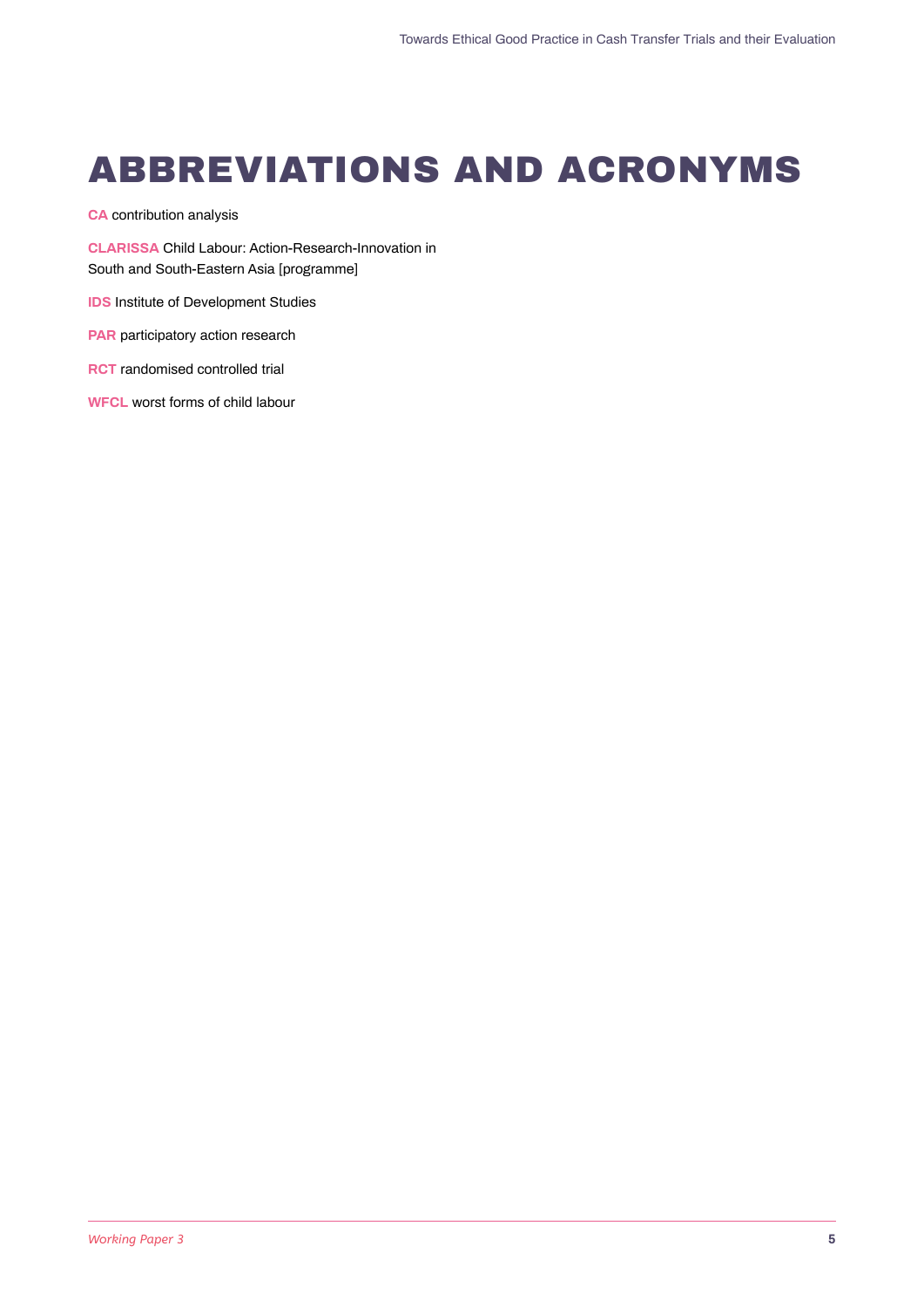Towards Ethical Good Practice in Cash Transfer Trials and their Evaluation

# INTRODUCTION *Section 1:*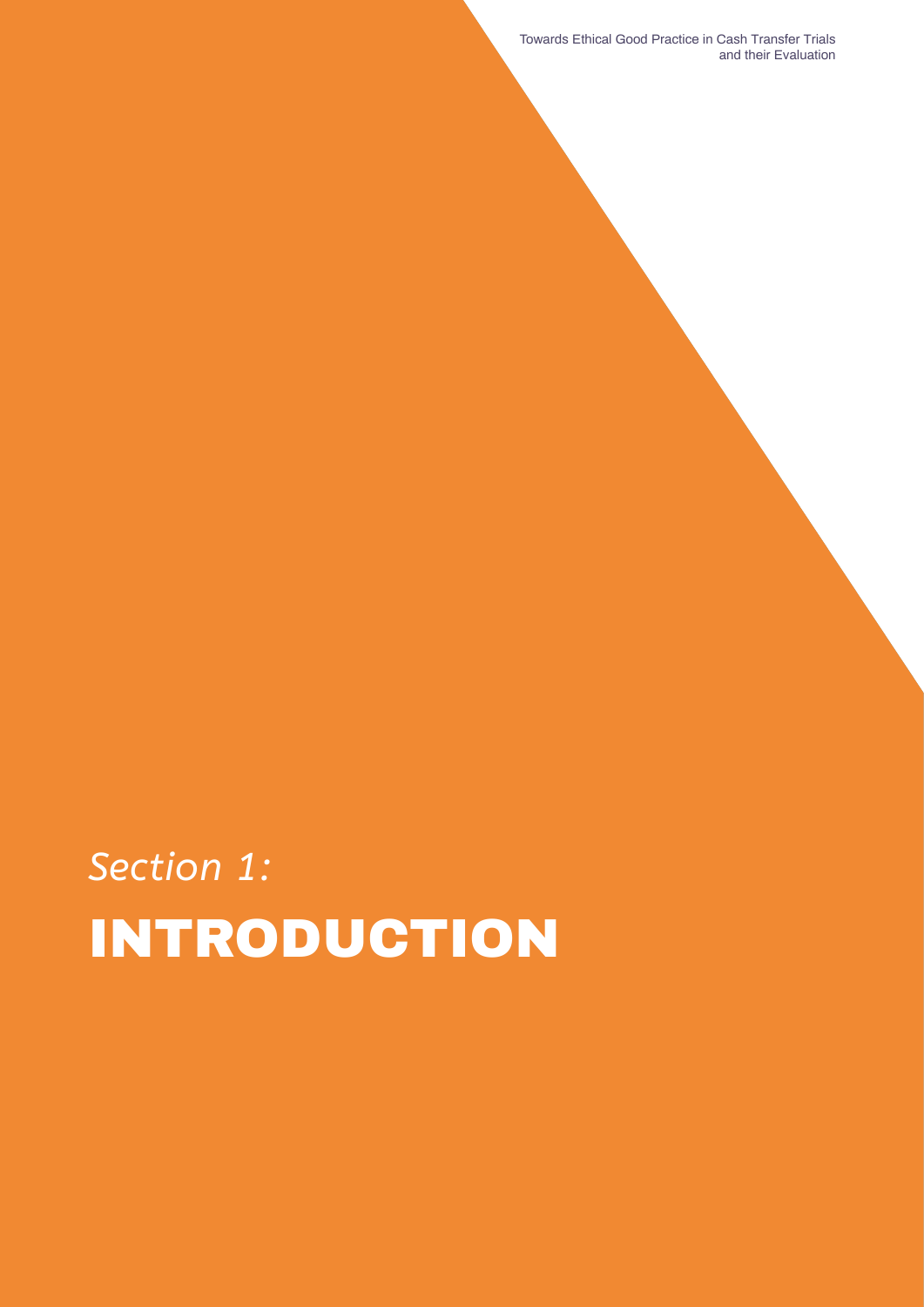## **1** INTRODUCTION

Child Labour: Action-Research-Innovation in South and South-Eastern Asia (CLARISSA) is a four-year programme led by the Institute of Development Studies (IDS). It aims to build a strong evidence base around, and generate innovative solutions to, the difficult, dangerous and exploitative work that children in the global South often find themselves in and which is labelled with terms like 'the worst forms of child labour' (WFCL). It is divided into four complementary workstreams focusing on social protection, social norms, supply chains, and child-led initiatives, and takes place in Bangladesh, Myanmar, and Nepal.

The objective of the social protection workstream is to design and evaluate a 'cash plus' trial, which will take place in Dhaka, Bangladesh, that seeks to enhance children's and families' freedom to resist and refuse

children's involvement in hazardous work. This builds on political theoretical work that understands freedom as 'the power to say no', including to exploitative work (Widerquist 2013), and on the latest social protection research which suggests that cash transfers have the potential to reduce WFCL and thus need to be explored more fully as a potential policy response in the lead-up to achieving the Sustainable Development Goals (e.g. Roelen, Karki Chettri and Delap 2015; Bastagli *et al.* 2016; Roelen *et al.* 2017; Dammert *et al*. 2017).

This Working Paper aims to lay the ethical groundwork for the design of this trial and the research around it. To do so, it draws on literature addressing the ethical challenges involved in cash transfer programmes and the literature assessing the ethical pitfalls of experimental (or trial-based) research. $1$  This literature combines insights from anthropology, development studies, economics, medical research, and applied philosophy.

<sup>1</sup> This can be understood as research which seeks 'to actively experiment, in real-life situations, theoretical hypotheses in order to test their validity and produce more useful knowledge (than that provided by non-experimental research) for policy-makers of all sorts (governments, NGOs, philanthropists, international organisations, etc.)' (Baele 2013: 3).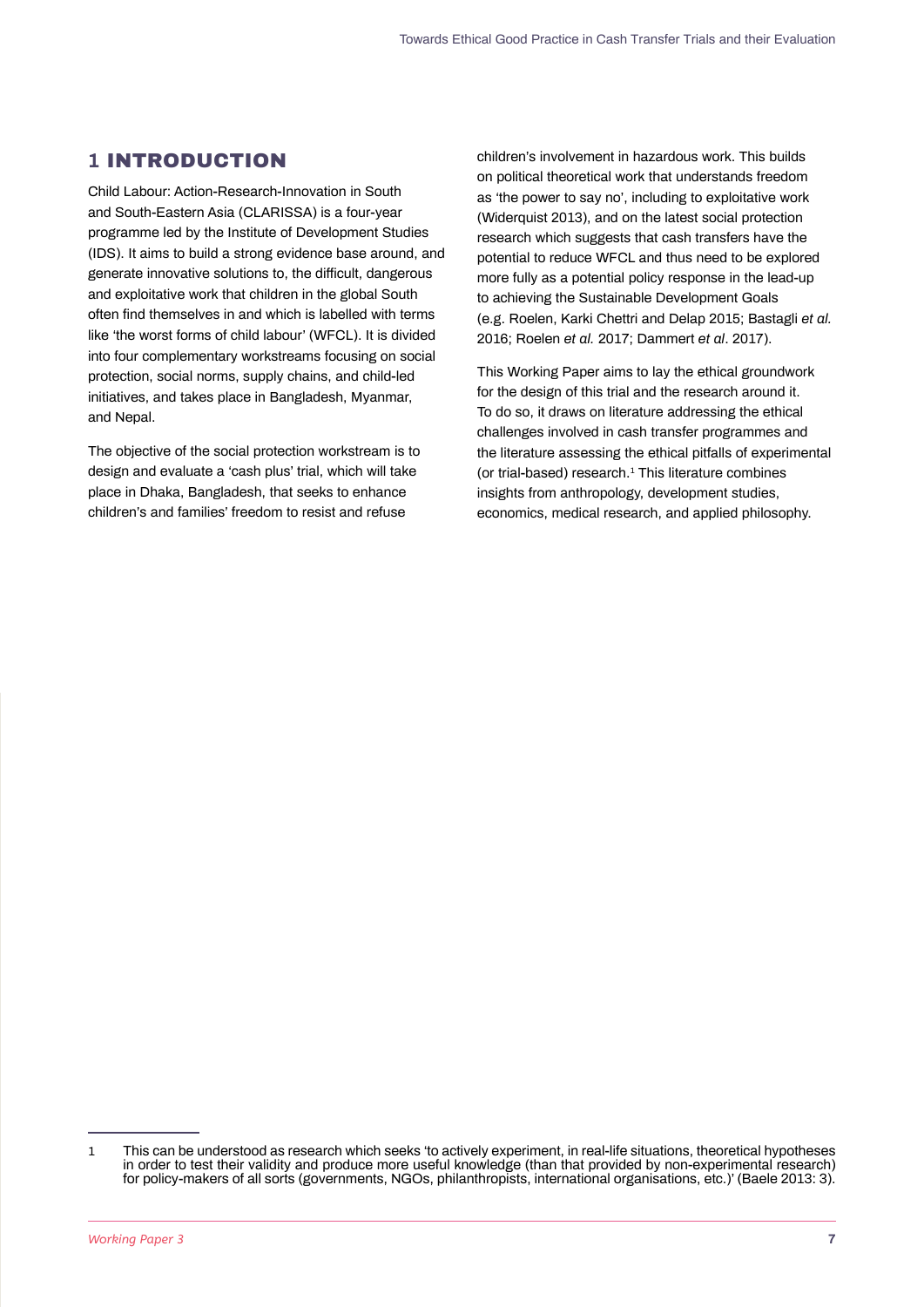Towards Ethical Good Practice in Cash Transfer Trials and their Evaluation

## CASH TRANSFERS AND *Section 2:* THEIR EVALUATION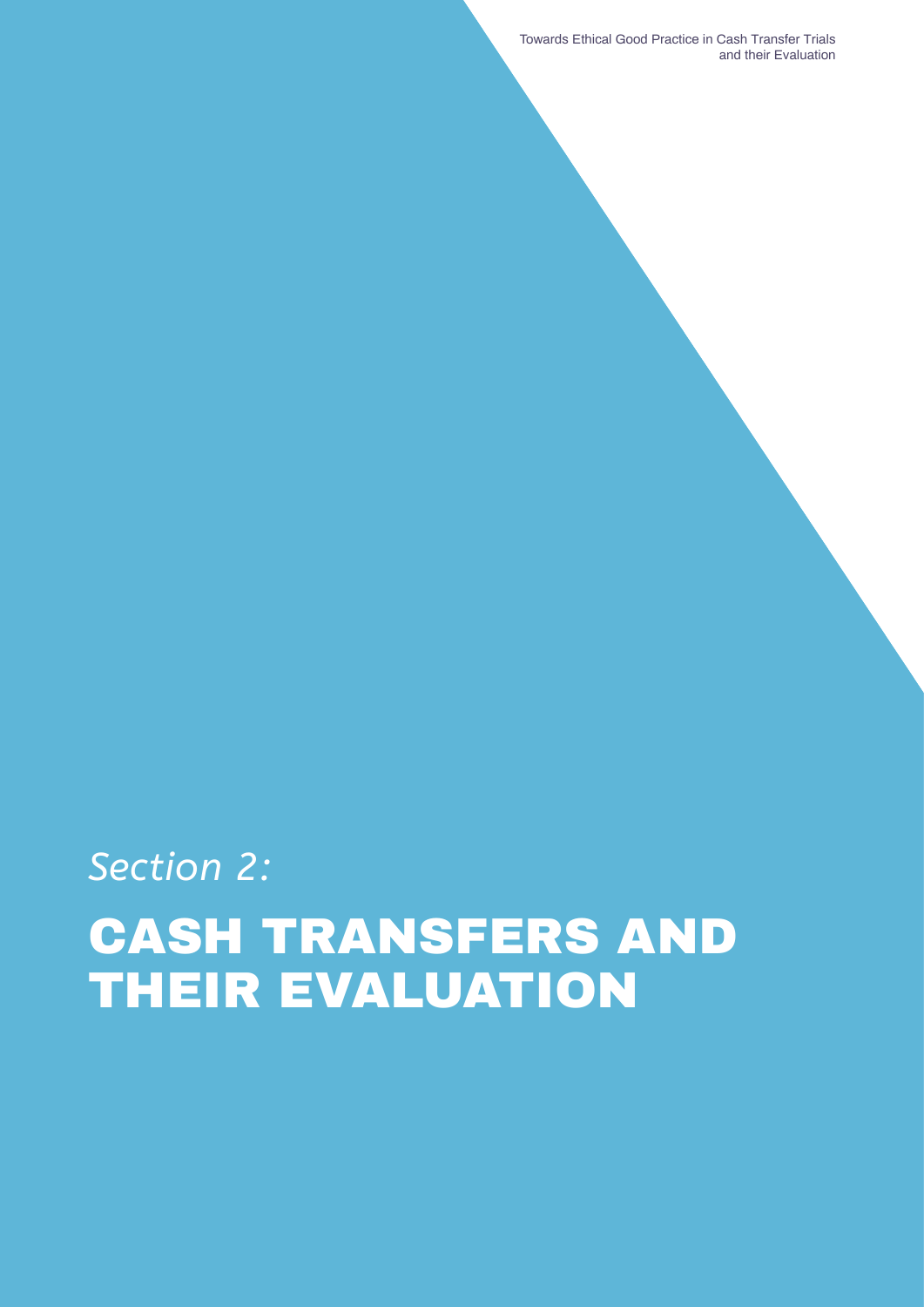## **2** CASH TRANSFERS AND THEIR EVALUATION

Since they were first introduced in the 1990s, cash transfer interventions have spread exponentially throughout the fields of social and development policy, forming a key part of social protection strategies worldwide. Defined as 'direct, regular and predictable non-contributory payments that raise and smooth incomes with the objective of reducing poverty and vulnerability' (DFID 2011: 2), the success of the cash transfer 'travelling model' (Olivier de Sardan and Piccoli 2018b) has been so great that cash transfers have become 'the main form of intervention channelled in the direction of the most vulnerable families in low- and middle-income countries (LMICs)' (*ibid*.: 1). One recent study estimated that, pre-Covid-19, as many as 130 countries had cash transfer programmes in operation, with another calculating their share of total worldwide humanitarian aid to exceed 10 per cent (CALP 2018; also see Davis *et al.* 2016: iv and Bruers 2019). In the context of Covid-19, each of these figures has increased significantly (Gentilini *et al.* 2020).

The spread of the cash transfer model is in large part attributable to how efficient and effective cash transfers have been at achieving policy goals. Pioneering programmes in Mexico and Brazil, for example, aimed at increasing school enrolment amongst poor communities succeeded unambiguously (Akresh, de Walque and Kazianga 2013). Following this, newer programmes began targeting transfers at different constituencies and to different ends: to the extreme poor to reduce their poverty; to the elderly to reduce their dependency; or to expectant mothers to improve their calorie intake. Research on programmes across all of these domains suggests that transfers have consistently been successful and that their potential for expansion to other domains is high (DFID 2011: ii; Bastagli *et al.* 2016).

In their development phase, many cash transfer programmes begin as trials which are evaluated and, if successful, scaled. Typically, randomised controlled trials (RCT) are seen as the 'gold standard' in trialling and evaluation (Bédécarrats, Guérin and Roubaud 2020), since the discourse surrounding RCTs suggests that they can attribute causality in ways that no other method can (e.g. Banerjee and Duflo 2011).<sup>2</sup> RCTs function by selecting individuals who are putatively identical according to specific criteria and then randomly assigning them to treatment and control groups. The treatment – in this case, cash transfers – is administered before statistical tools are used to measure what changed and to what extent this was caused by the treatment.

Although the literature on cash transfers and on experimental methods (in particular RCTs) is by now ubiquitous, literature which focuses specifically on the *ethics* of either is still relatively limited. The Cash Learning Partnership (CALP), for example, is a global collaboration between humanitarian actors who collectively deliver the vast majority of cash and voucher assistance in emergency contexts worldwide. It brings together government, UN, and civil society actors, and its website is the largest documentary repository anywhere related to cash assistance and cash transfers.<sup>3</sup> Tellingly, of the more than 1,200 grey literature documents it hosts, only three specifically address ethics. This is paralleled in both the development evaluation literature (Groves Williams 2016; Barnett and Camfield 2016) and in the wider academic literature on experimental social science (Barrett and Carter 2010: 519), although this latter has begun to take ethics more seriously, with ethics-related contributions (particularly in relation to RCTs) growing at a rapid rate (for recent contributions see Hoffman 2020; Kaplan, Kuhnt and Steinert 2020; Deaton 2020; Abramowicz and Szarfarz 2020). It is within this emerging body of work that the present discussion situates itself.

<sup>2</sup> Even if that claim is widely disputed and has arguably been discredited (e.g. Deaton 2020).<br>3 See: www.cashlearning org/

See: [www.cashlearning.org/.](file:///Users/barbaracheney/Documents/CLARISSA/CLARISSA%20WP3/www.cashlearning.org)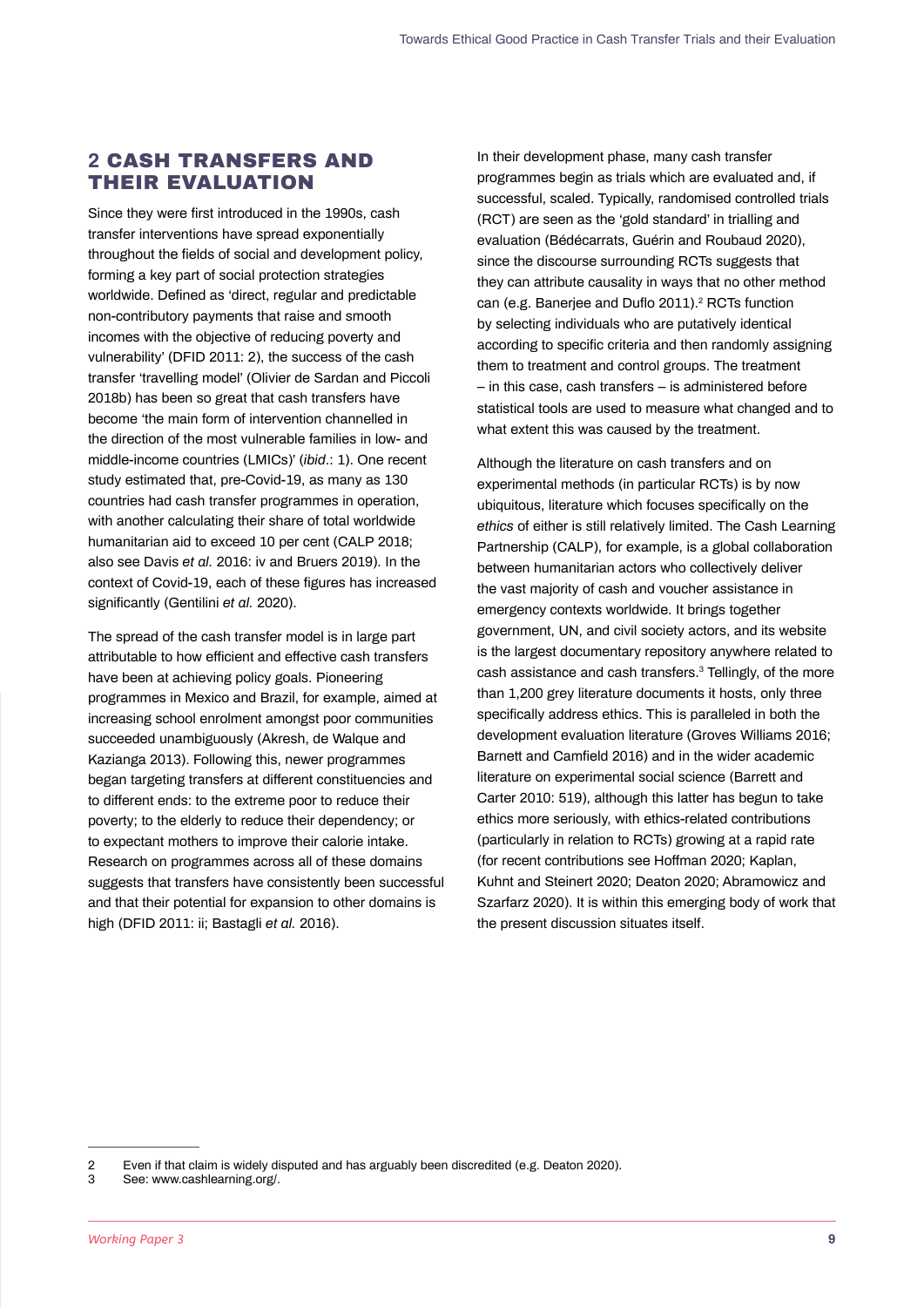Towards Ethical Good Practice in Cash Transfer Trials and their Evaluation

# ETHICAL CHALLENGES *Section 3:*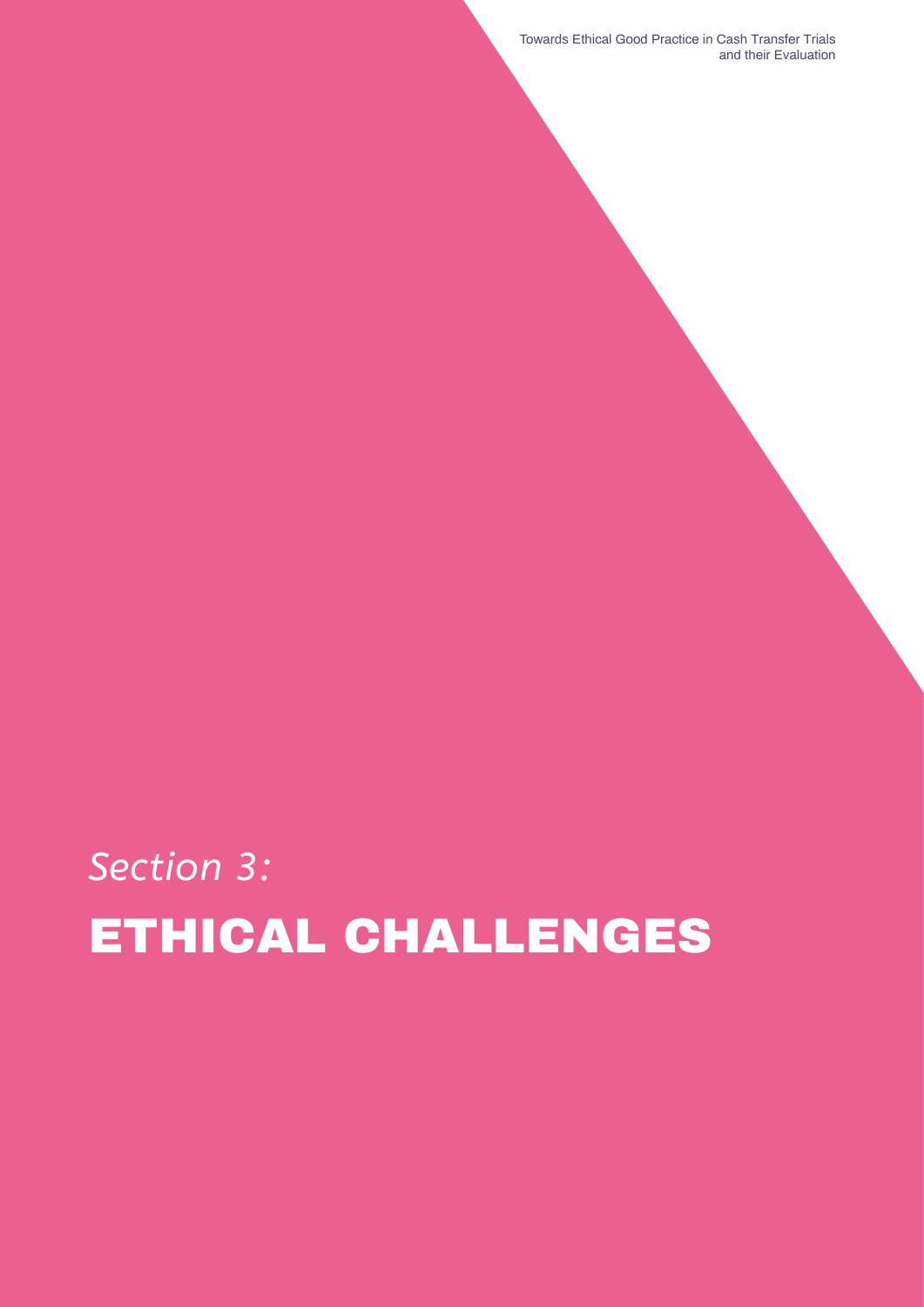## **3** ETHICAL CHALLENGES

Thinking through the ethical challenges involved in trialling and evaluating a cash transfer intervention requires two key steps: first, assessing the ethical issues relating to cash transfers (and social protection/ development) more broadly; and second, examining the issues related specifically to experimental research endeavours such as trials. This section addresses both.

### **3.1** Ethical challenges related to cash transfers

The literature on the ethical questions raised by cash transfer programming identifies three primary issues: (i) conditionality, (ii) targeting and associated practices of exclusion/inclusion, and (iii) sustainability and exit. Each of these issues is important because under certain circumstances they may lead to harm.

We begin with *conditionality*. For most of cash transfers' short history, the preferred design of interventions has been conditional, since a common assumption among policymakers has been that without strict conditionality, programmes will fail to achieve their stated goals (see Dammert *et al*. 2017 for a good overview). Guy Standing is perhaps the most celebrated opponent of this position, arguing that conditions are both unnecessary and unethical:

By definition, conditions are paternalistic, patronising and contrary to human rights and freedom. They are costly to apply, inefficient and inequitable, and may be counterproductive and create barriers of suspicion and resentment among recipients. They turn policy implementers into interferers, benevolent or otherwise. They also raise moral dilemmas. Suppose an impoverished mother is told that she can receive the payment only if her children go to school every day. If she cannot force her 12-year-old son to go, will the policy-maker take away the money, leaving the woman and son in dire poverty? (2014: 122).

A wide variety of commentators concur, arguing that conditions (a) represent a top-down exercise of power by the privileged over the vulnerable; (b) fail to respect individual autonomy; (c) undervalue contextual knowledge; and (d) often cause harm through humiliation and increased stigmatisation (Davala *et al.* 2015; Aste, Roopnaraine and Margolies 2018; Balen 2018; Piccoli and Gillespie 2018; Nagels 2018). On this latter point, there is abundant empirical evidence. The collection of papers in Olivier de Sardan and Piccoli's (2018a) recent anthropological study of cash transfer programmes, for instance, shows clearly how often those who police conditionality do so abusively and with many negative psychological effects on recipient populations (e.g. Nagels 2018; Piccoli and Gillespie 2018).<sup>4</sup>

The second key issue here is the use of *targeting* and associated practices of *exclusion/inclusion* in cash transfer programming. Every existent cash transfer programme targets in some way, since resources (and, more importantly, political will) are lacking for universal programming. This necessarily means drawing a line between who receives and who does not, who is *deserving* and who is not (Krubiner and Merritt 2017). Such line-drawing inevitably creates winners and losers, with important impacts on recipient and non-recipient wellbeing. For example, in their study of a long-term cash transfer trial in Kenya, Haushofer, Reisinger and Shapiro (2015: 3) found that, as a result of exclusion, the wellbeing of non-recipients declined by four times as much as the corresponding increase in wellbeing among recipients. Similarly, in their South African study, MacPhail *et al.* (2013: 2305–6) found both dissatisfaction among those excluded from the programme and an increase in bad feeling between the included and excluded. Anthropological researchers have begun to delve into these findings in greater depth, finding – unsurprisingly – that people perceive targeting to be 'unfair' and unreflective of local realities and inequalities. This is especially the case when targeting takes place *within*  communities and without full buy-in as to the lines dividing the included and excluded (Olivier de Sardan and Hamani 2018). In the words of Olivier de Sardan and Piccoli:

In communities that are characterised as being generally poor, targeting creates an externally imposed threshold effect between beneficiaries and nonbeneficiaries, and, in many cases, this division does not make sense to the populations and appears arbitrary or illegitimate from their perspective (2018b: 8).

<sup>4</sup> There is, however, a commonly recycled argument in favour of conditionality that goes beyond the need to allocate limited resources effectively, which can accurately be described as paternalistic. This is the argument that, without appropriate 'guidance', transfer recipients will waste their newly acquired money on damaging temptation goods such as cigarettes and alcohol, causing harm to themselves and to others. Following this, conditionalities are defended as an ethical, protective necessity. Yet despite the wide reach of this argument, it has in fact been comprehensively disproved by empirical research on all continents. It should thus be discounted (see Evans and Popova (2017) for a meta-study on the question; see also Davala *et al.* (2015) for a detailed case study).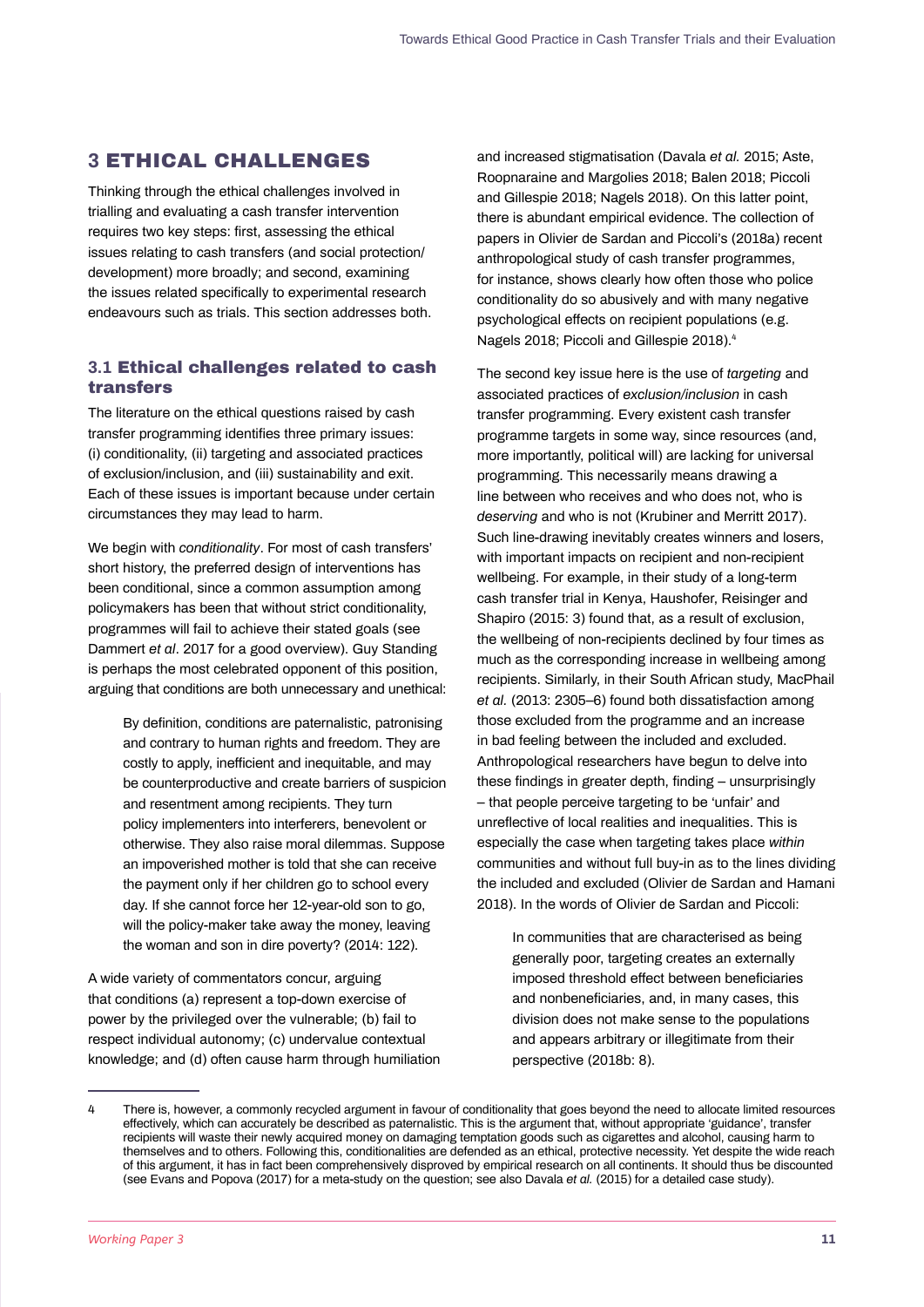The third ethical concern here relates to *sustainability*  and *exit*. Development agencies have long been criticised for short-termism and carelessness when it comes to managing the end of their interventions. The same applies to cash transfer programmes, since some agencies (though by no means all) fail to prepare recipients for the end of their support, in turn jeopardising the sustainability of any gains made. Recipients may, for example, adjust their behaviour in the expectation that support will be ongoing and then struggle to adapt when they learn that it is not (Levinger and McLeod 2002; Hayman *et al.* 2016). Evidently this may cause harm.

### **3.2** Ethical challenges related to experimental research

We now turn to the ethical challenges relating to experimental research. One of the first major contributions to thinking around this issue was Stéphane Baele's seminal 2013 paper, 'The Ethics of New Development Economics: Is the Experimental Approach to Development Economics Morally Wrong?', in which he surveyed the literature on what he calls 'the Experimental Approach in Development Economics' (by which he primarily means RCTs) and identified six major, un‑addressed ethical problems that appear to plague the field. These are:

- **1** The 'hazardous calculus problem', or the problem of negative unintended (or even worse, intended) consequences.
- **2** The 'randomisation problem', which involves treating equal people unequally as a result of randomising across treatment and control groups.
- **3** The 'consent problem', which relates to the fact that many trials fail to respect individual autonomy by failing to seek informed consent from participants.
- **4** The 'instrumentalisation problem', which follows Kant's interdiction against treating people as means not ends and follows on from the absence of informed consent.
- **5** The 'accountability problem', which relates to the responsibility that researchers have towards participants when their experiments have damaging consequences – which often they have been shown to have had.

**6** The 'foreign intervention problem', which concerns foreign actors intervening in the affairs of countries of the global South, at times with a political agenda and at others simply as (neocolonial) researchers.

Similarly, in their paper, 'The Power and Pitfalls of Experiments in Development Economics: Some Non‑Random Reflections', Barrett and Carter (2010) identify the following four ethical dilemmas as widespread and often un-addressed within the field of experimental social science research:

- **1** The violation of the 'do no harm' principle, which they view as 'perhaps the most fundamental ethical obligation of all researchers' (*ibid*.: 519).
- **2** The suspension of informed consent.
- **3** The blindness problem, which relates to randomisation and the fact that people in a control group often experience distress as a result of knowingly missing out on a potentially beneficial treatment.
- **4** The targeting problem, which relates to 'the unfairness and wastefulness implied by strict randomisation' in a context of scarce resources (*ibid*.: 521), meaning that people who do not need the treatment nevertheless receive it while those in need do not.

Other commentators echo these concerns and have begun to expand upon them. World Bank researchers Martin Ravallion (2014) and Berk Özler (2014) argue that experimental trials sometimes violate the 'do no harm' principle, including through inciting problematic behaviour among participants;<sup>5</sup> while scholars such as McKenzie (2013), MacPhail *et al.* (2013), and Haushofer *et al.* (2015) all caution against the manifold moral challenges inherent to the process of randomisation.

From this literature, the following list of overarching, interrelated issues can be distilled as of relevance to the ethics of trial-based research such as that comprised by CLARISSA's 'cash plus' pilot. Each will be discussed in turn:

- **Negative consequences that do harm to participants (intended or unintended);**
- **The side effects of randomisation;**
- **The instrumentalisation of participants;**

<sup>5</sup> There are numerous infamous examples of experimental RCT projects giving financial inducement for behaviour that is either illegal or socially damaging, some of which are cited in Ravallion (2014) and Özler (2014). Humphreys (2015) also covers a handful.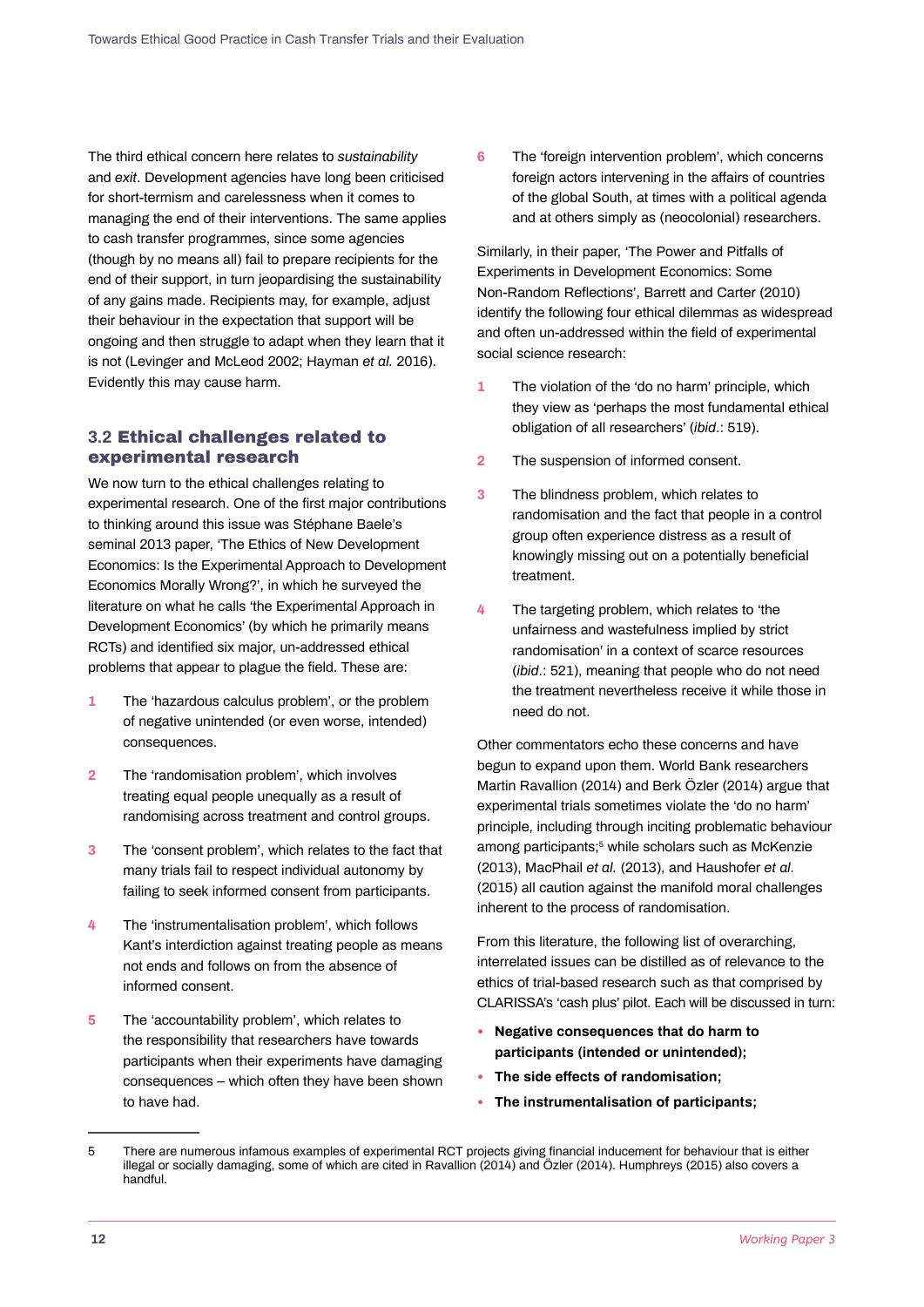- **Informed consent;**
- **Researcher accountability; and**
- **The potential coloniality of foreign intervention.**

#### **3.2.1 Negative consequences that do harm**

The 'do no harm' principle is seen as foundational by research handbooks of all stripes and by all Ethical Review Boards. In his summary for the European Commission, for example, ethicist Ron Iphofen describes 'not doing harm' as one of 'the basic ethical principles to be maintained in all research' (2011: 1). Doing harm may be *intentional* or *unintentional*. Intentional harm refers to harm that is an intrinsic part of the experiment itself and most critics argue that this can only be permissible under strict conditions, namely 'negligible consequences [for participants], unambiguous scientific need for the study and its experimental design, and particular importance of the results' (Baele 2013: 24). In Barrett and Carter's words, 'Standard human subjects rules require: (1) that any predictable harm be decisively outweighed by social gains; (2) that subjects be fully informed of the risks; and (3) that compensation be paid to cover any damages incurred' (2010: 520). The example of an injection may be instructive. Injections can be painful and are often undesirable, but trials using injections can be acceptable if participants are informed and compensated and if the injection and the research of which it is part are *truly* scientifically necessary (Iphofen 2011: 14).

Unintentional harm is more complicated and the risks of it can be mitigated, even if never fully. Concretely, what mitigation means will vary in any given context and according to the nature of the research in question, but it always involves reflection and action to protect participants, researchers, institutions, and other stakeholders. The kinds of questions that may be asked when seeking to avoid harm include:

- **Who does this research benefit and how?**
- **What are the potential risks of the research and to whom?**
- **Could harm arise, of a personal, psychological, interpersonal, spiritual or economic nature?**
- **Are we, as researchers, acting in integrity and with care, including for ourselves and our colleagues (Iphofen 2011: 24–30; Kaplan** *et al***. 2020)?**

What other ways can we think of to achieve our scientific and social objectives without increasing the risk of harm? Sadly, the literature on experimental social science and particularly RCTs is replete with examples of scholars *not*  asking these questions and consequently causing harm. MacPhail *et al*., for instance, discuss the chilling example of an RCT generating conflict among South African youth (2013: 2306), while Baele (2013) and Sarin (2019) include a variety of similarly concerning stories.

#### **3.2.2 The side effects of randomisation**

The overwhelming majority of the emerging literature on the ethics of experimental social science concerns randomisation and its negative, harmful side effects. To recap, randomisation is the practice of randomly assigning individuals to treatment and control groups in order to facilitate the use of statistical methods for evaluating the effect of the treatment under investigation. Developed and widely deployed in the medical sciences over the past 15–20 years, RCTs have become increasingly important for economists in the social sciences. But randomisation has several problematic side effects and many argue that it is inherently indefensible in certain circumstances.

As Baele (2013) says, the core issue with randomisation is that it treats equal people unequally. From a deontological perspective, this is unacceptable – if two households are equally poor then it is hard to justify giving money only to one of them. Moreover, in practice, we have ample evidence that treating equal people unequally as a requirement of randomisation generates resentment, reductions in wellbeing, and even outright conflict – unacceptable therefore also from a consequentialist perspective. The examples above from Kenya and South Africa attest to this (MacPhail *et al.* 2013; Haushofer *et al.* 2015). Both were RCTs and in each case recipients were included or excluded randomly. This division was felt to be unfair from the perspective of the excluded and it reduced the reported wellbeing of many of them. As a further consequence, it generated conflict among some. Worse still, it went against local norms of community reciprocity. Under such circumstances, RCTs (and other forms of randomisation) can be argued by their very nature to violate the 'do no harm' principle.

### **3.2.3 The instrumentalisation of participants**

Related to randomisation is the issue of instrumentalisation of research participants. According to Baele (2013: 25–6), 'All [RCT] case-studies manipulate people in order to reveal a scientific result which might be useful to policy-makers willing to reduce poverty; in this, one could argue that the method indeed instrumentalises individuals.' Following Kant's famous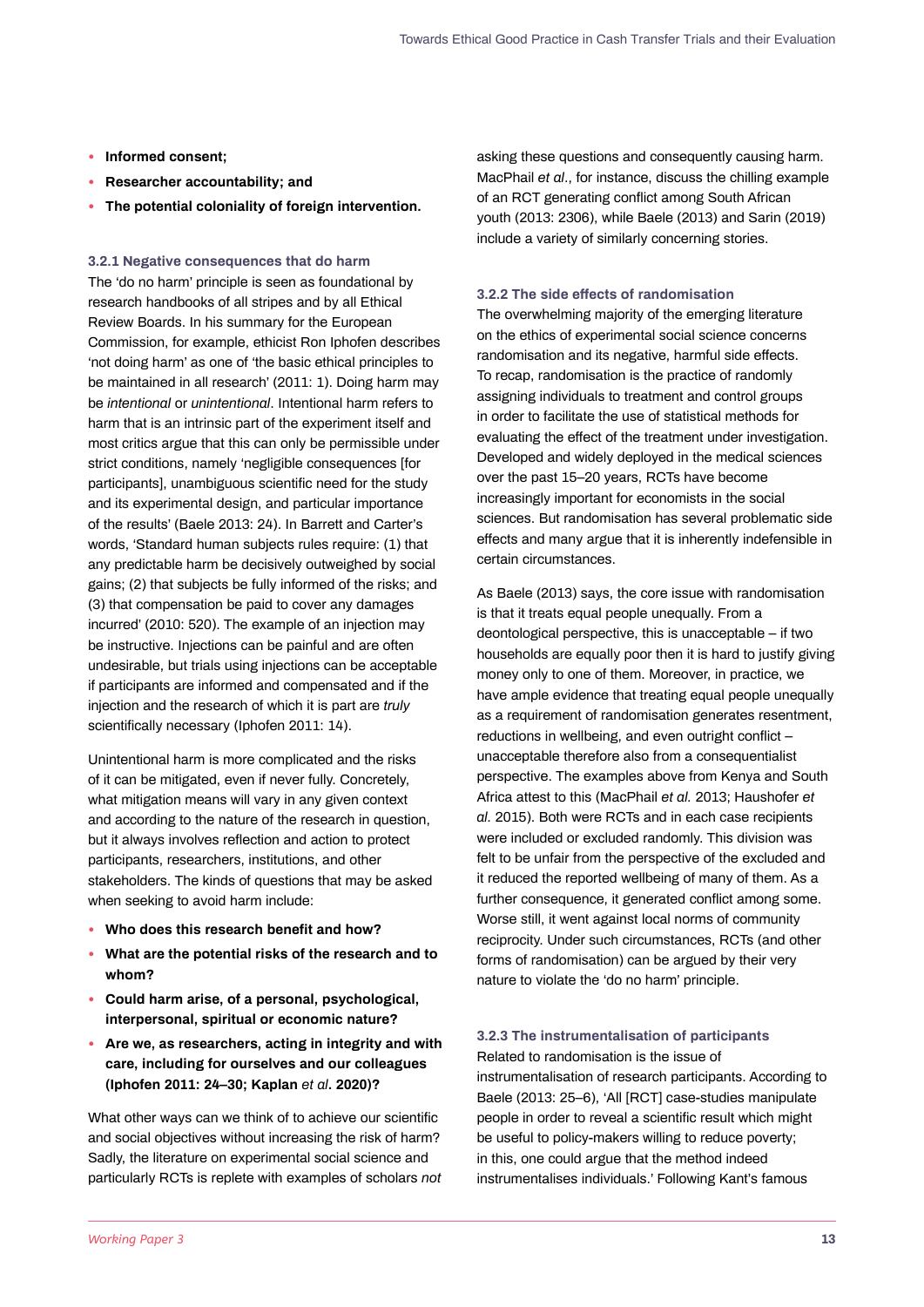argument, Baele (2013) considers it wrong to treat people as means rather than ends; this implies that if the subject matter of a study has nothing to do with its participants' lives and the study offers them no benefit then it will be morally unacceptable because their inclusion is wholly instrumental. Naturally, many experimental researchers push back against this by claiming that even participants in control groups derive benefit and are concerned by their study because the study seeks 'to fight against a clearly identified social problem experienced by the participants themselves' (e.g. Miguel and Kremer 2001 in Baele 2013: 26).

This discussion points towards the critical ethics question of *reciprocity* or *benefit sharing*. It is a widely accepted tenet of ethics protocols that people must derive some benefit from participating in a research project – in the words of Seymour-Smith in Sluka and Robben (2007: 9), researchers must try to 'perform some useful or valued service in return for the collaboration require[d]' from participants. Yet too often this fails to happen. Participants enrolled in control groups often receive nothing in return for their participation, even when they learn that the target group did (Baele 2013; Humphreys 2015).

#### **3.2.4 Informed consent**

Many of the above problems come back to the absence of informed consent in many experimental projects. Remarkably, despite its centrality to ethical guidelines, the requirement to obtain informed consent is very often ignored in even high-profile experimental social science research (Hoffman 2020). As Barrett and Carter explain:

> To avoid the various endogenous behavioural responses that call into question even the internal validity of experimental results (due to Hawthorne effects and the like), many prominent studies randomise treatments in group cluster designs such that individuals are unaware that they are (or are not) part of an experiment. The randomised roll-out of Progresa in Mexico is a well-known example…. Even when the randomisation is public and transparent, cluster randomisation maintains the exogeneity of the intervention, but at the ethicallyquestionable cost of sacrificing the well-accepted right of each individual participant to informed consent, as well as the corresponding obligation of the researcher to secure such consent (2010: 520).

The basic methodological issue is that it becomes more difficult to attribute causality to the treatment under

investigation when participants know that they are part of an experiment and either receiving the treatment or not. Their ignorance is thus 'meant to prevent changes in the participants' behaviours that could threaten the scientific outcome' (Baele 2013: 23).

Yet of course this poses ethical problems from both deontological and consequentialist perspectives. Deontologists argue *a priori* that lying is wrong, not least because doing so involves breaking the categorical imperative by treating people as means and not ends. For consequentialists, the issue is more about what is gained from the deception (and, implicitly, coercion, since the abrogation of consent can be read as a form of coercion). Following Bonetti, they view deception as permissible only 'when (a) its consequences are negligible, (b) the scientific enquiry unambiguously requires it, and (c) the probable discovery is particularly important' (1998: 390). Yet, as researchers from Ravallion (2014) to Hoffman (2020) observe, these criteria are far from always observed in experimental social science research. Plenty of it fails to offer anything like a meaningful scientific discovery (Baele 2013: 13), while, as Hoffman observes, abrogating consent de-humanises participants and increases the risks of unintentional harms (2020: 2).

#### **3.2.5 Researcher accountability**

The above all point to the question of accountability. In one of the earliest papers to reflect on the question, Humphreys and Weinstein (2009: 375) asked 'to what extent are researchers responsible for outcomes that result from manipulations implemented by third parties?' as part of their research. Put more broadly, Baele (2013: 27) asks: '[A]re researchers accountable for the harmful effects of their RCTs?'. In the ethical guidelines he produced for the European Commission, Iphofen (2011: 12) notes that 'clarifying lines of accountability' is an essential part of ethical review, making clear 'who takes decisions, on what grounds and who is responsible for errors and misjudgements'. This is indeed well established in the medical sciences where, as Angell (1997: 847) has observed, 'investigators are responsible for all subjects enrolled in a trial, not just some of them, and the goals of the research are always secondary to the well-being of the participants'. Here legal liability accompanies and enforces moral responsibility, with the consequence that gross malpractice is unlikely to go unpunished.

However, within the experimental social sciences this is less often the case. There are myriad examples within the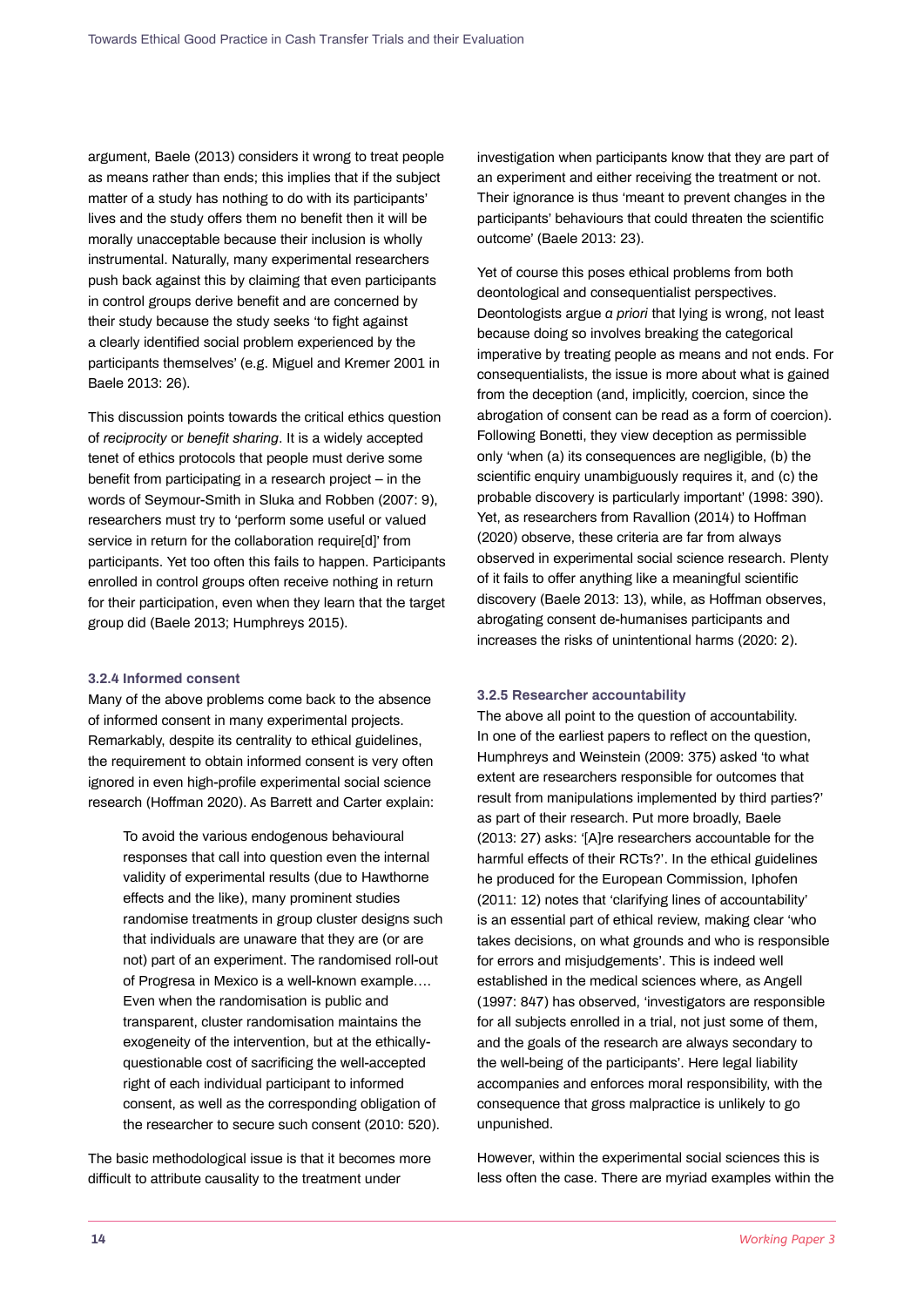literature of researchers designing experiments that harm participants. These will presumably have escaped ethical review by lead researchers' home institutions, possibly because ethical guidelines on experimental methods in the social sciences are still not as widespread as needed. What is required is rigorous risk assessment, critical evaluation, meaningful local partnership, clear lines of responsibility, and plans for compensation in cases of harm (Baele 2013: 27–8).

**3.2.6 The potential coloniality of foreign intervention**

The final issue raised by this review of the literature is that of coloniality. In her seminal work, *Decolonizing Methodologies: Research and Indigenous Peoples,* Linda Tuhiwai Smith argues that 'the word itself, "research", is probably one of the dirtiest words in the indigenous world's vocabulary' (1999: 1). This is both because it underpinned 'the worst excesses of colonialism' and because still today it is often used to subordinate and exploit subaltern populations (*ibid*.: 1; see also Zavala 2013). This raises the fundamental questions of who research is designed to benefit, who it may harm in the process, and how these things map onto existing global inequalities.

In her recent contribution to thinking in this vein, Nina Hoffman goes as far as to call for a 'moratorium on experimentation' in former colonies (2020: 3). Drawing on a systematic review of all RCTs published between 2009 and 2014 in 'top economics journals', she found that only 46 per cent discuss whether participants were aware that a study was being conducted. Shockingly, 'participant awareness is discussed in 65% of experiments conducted in Europe and the United States, compared with 34% of experiments conducted in Africa, Asia and Latin

America… [which] suggests a troubling difference in ethical standards' (*ibid*.: 1). Indeed, Hoffman suggests, that difference is significant both because it implies a racialised coding of standard application and an absence of informed consent. In turn, this suggests that many studies, especially in the global South, run the risk of both dehumanising participants and increasing the likelihood of negative unintended consequences (*ibid*.: 2).

Beyond this, there is ample literature suggesting that international research collaborations between the global North and global South, of which RCTs and other experimental studies are prime examples, may (i) cause significant harm, and (ii) entrench existing power relations. On the latter point, it is worth noting with Hoffman that 'of the [reviewed] experiments conducted in former colonies, 84% of lead authors were at institutions in the United States or Western Europe', while 'no first authors were located in Africa or Latin America'. This strongly suggests that experimental research has the tendency to reproduce hierarchies of power in systems of knowledge-production, which themselves echo the troubling and often painful hierarchies so associated with research in the colonial past (Hoffman 2020: 2). On the former point – the causing of harm – there are myriad ways in which this may take place. Most significant for this discussion, however, is the fact that it matters *who* interprets *what* and *how*, since inaccurate interpretations and subsequent representations can lead to negative consequences for participants, including in the form of disciplinary policy interventions (O'Connell Davidson 2015). Research and 'knowledge' production are never neutral, since they take place in conditions of extreme inequality,<sup>6</sup> and unless this is actively mitigated for there is a risk that ill-informed outsiders may unintentionally cement or even exacerbate it.

<sup>6</sup> Scholars within the social sciences and humanities have for some time now problematised the notion of *knowledge* as an abstract form of *truth* that some abstract form of *research* can uncover. Rejecting the positivism of much canonical scholarship, those influenced by the linguistic turn have come to understand knowledge discursively – as both artefact and ongoing construction of socio-cultural practice and thus embodying and reproducing relations of power. Although Foucault (1980) is the most frequently cited proponent of this position, it is common to researchers within feminist (Aradau 2004, 2008), anthropological (Howard 2016), post-structural (Howarth 2013), critical race (Mills 1998), and indigenous (Tuhiwai Smith 1999) traditions.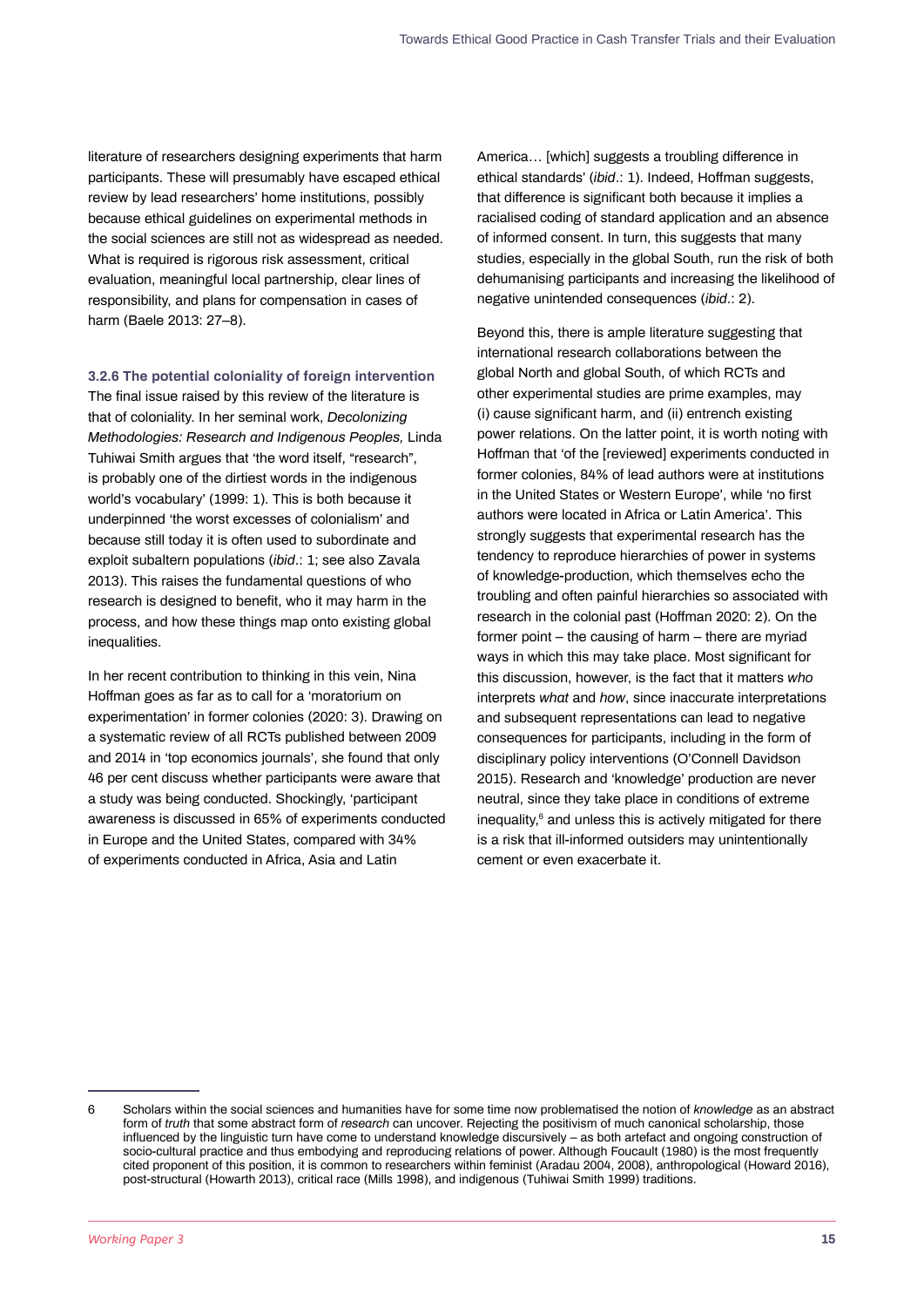Towards Ethical Good Practice in Cash Transfer Trials and their Evaluation

*Section 4:*

## RESPONDING TO ETHICAL CHALLENGES: CASH TRANSFER TRIALLING WITHIN THE CLARISSA PROGRAMME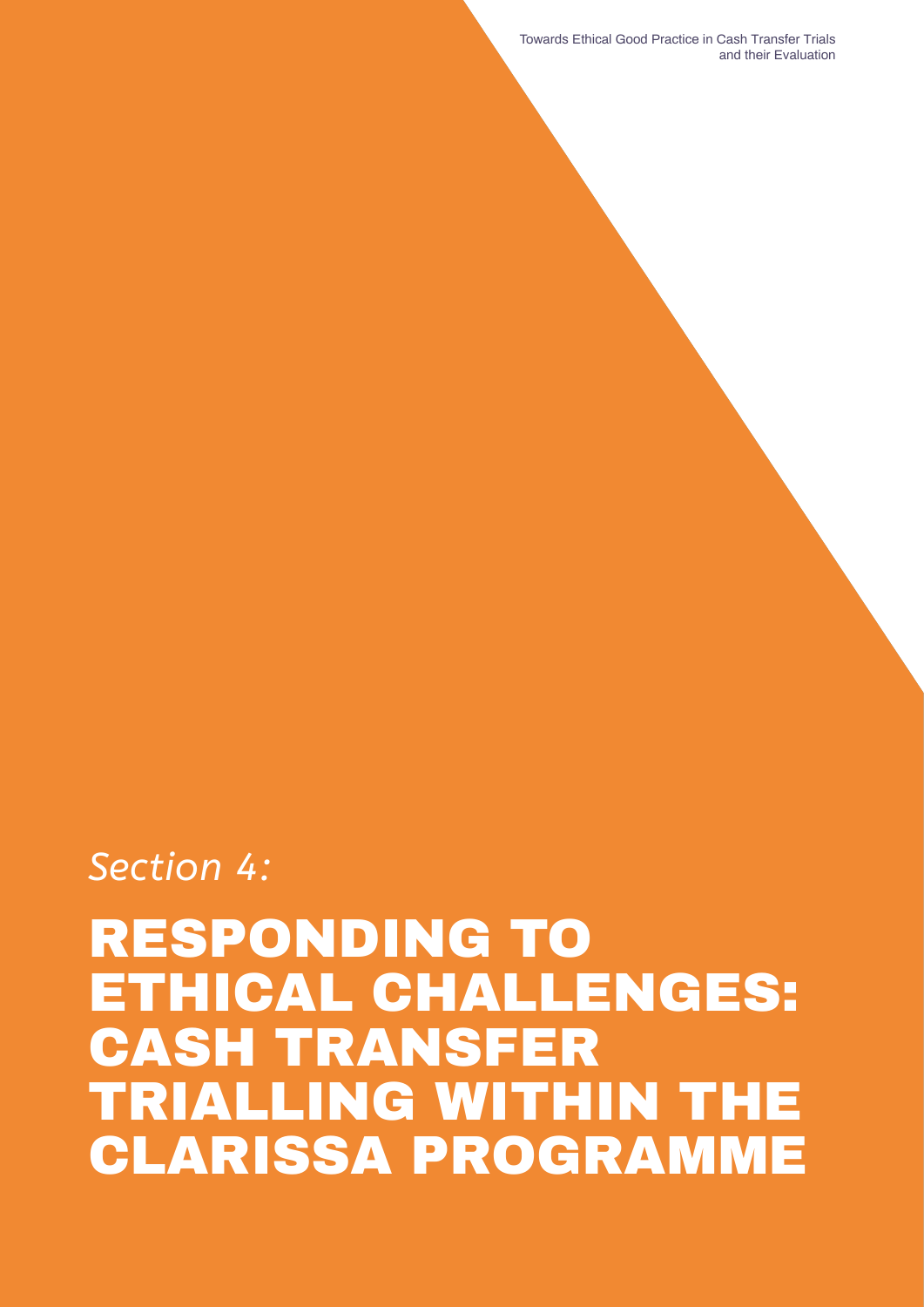### **4** RESPONDING TO ETHICAL CHALLENGES: CASH TRANSFER TRIALLING WITHIN THE CLARISSA PROGRAMME

Having discussed the ethical challenges identified by the literature in the previous section, this section presents thinking around how these should be managed. It is organised following the same structure as in Section 3 and will discuss both the literature's general recommendations and how these will apply to the CLARISSA programme.

### **4.1** Responses related to cash transfer intervention design

As discussed above, the central ethical issues raised by cash transfer programming include (i) conditionality, (ii) targeting and associated practices of exclusion/ inclusion, and (iii) sustainability and exit. We begin with conditionality.

Much of the literature on conditionality suggests that conditions should be done away with entirely, with programmes instead respecting recipients' autonomy to make free choices over how to use their resources. Guy Standing (2014) argues that conditions fail the following two key principles that he believes should be used to evaluate whether a policy is socially just: (1) the 'paternalism test' principle and (2) the 'rights-not-charity' principle. Standing explains the former as holding that 'it is socially unjust to impose controls or directives on some groups that are not imposed on the "most-free" groups'. With the latter, 'A policy that extends the discretionary power of bureaucrats or other intermediaries while limiting the rights of recipients is socially unjust' (*ibid*.: 113). Beyond injustice, many also argue that conditions are simply ineffective, both because people often ignore them and because recipients typically have greater situated knowledge as to their real needs than programme designers. For thinking in this vein, conditionality of any kind is unjust and undesirable, to be rejected in favour of an unconditional approach that respects recipient autonomy and thus also dignity (Davala *et al.* 2015).

Similar anti-restriction arguments surround targeting and exclusion/inclusion. Although well intentioned – in that it typically aims to maximise beneficial use of limited resources by reaching those most in need – targeting has

7 There is much to recommend this approach, although it too is subject to considerable academic critique (e.g. Olivier de Sardan

many critics because it involves creating artificial divisions between similar people and often fosters resentment and conflict. It also typically fails, generating many Type 1 and Type 2 Errors (i.e. excluding those who should be included and including those who should be excluded [Standing 2014: 121]) and is frequently subject to abuse (Olivier de Sardan and Hamani 2018). Moreover, by definition, targeting involves the imposition of external benchmarks of *deservingness* on beneficiaries, which in turn reinforces hierarchical, neocolonial relations of power between them and their donors (*ibid*.). To mitigate these issues, one strand of literature argues that we should develop better, more accurate and more benevolent targeting tools, such as participatory wealth mapping (e.g. Wood and Marsden 2018) or action research approaches that are guided by the intention to include the full range of perspectives.<sup>7</sup> Another suggests that targeting should be done away with altogether. This is the position of those who call for unconditional basic income (UBI).

What of *sustainability* and *exit*? The literature on both is clear. Although an obvious case can be made that desirable social policies should be permanent rather than temporary, the positive effects of even time-bound interventions is well established. With cash transfer interventions in particular, we know that these can be long-lasting and sustainable, especially if accompanied by appropriate non-financial support such as coaching or connection to state services (Raza, Das and Misha 2012; Handa *et al.* 2016; Davala *et al.* 2017). Crucially, that support must also prepare people for the end of the intervention by (1) ensuring that they fully understand and consent to a programme that is time-bound and by reminding them of the time-bound nature of the programme as it is ongoing, lest there be any surprises; and (2) making sure that all participants have solid practicable individual or household exit plans which can smooth the transition.

How will the CLARISSA cash transfer trial that is to take place in Bangladesh apply these varied insights? The first thing to note is that it will adopt an *unconditional*  approach to the delivery of its cash transfers and aims to sidestep the targeting problem by distributing transfers *universally* within participant communities. CLARISSA's participant communities have been selected because they are discrete, clearly delineated entities of a particular size and socioeconomic level. They are majority poor or ultra-poor slum settlements with a high concentration of

and Hamani 2018).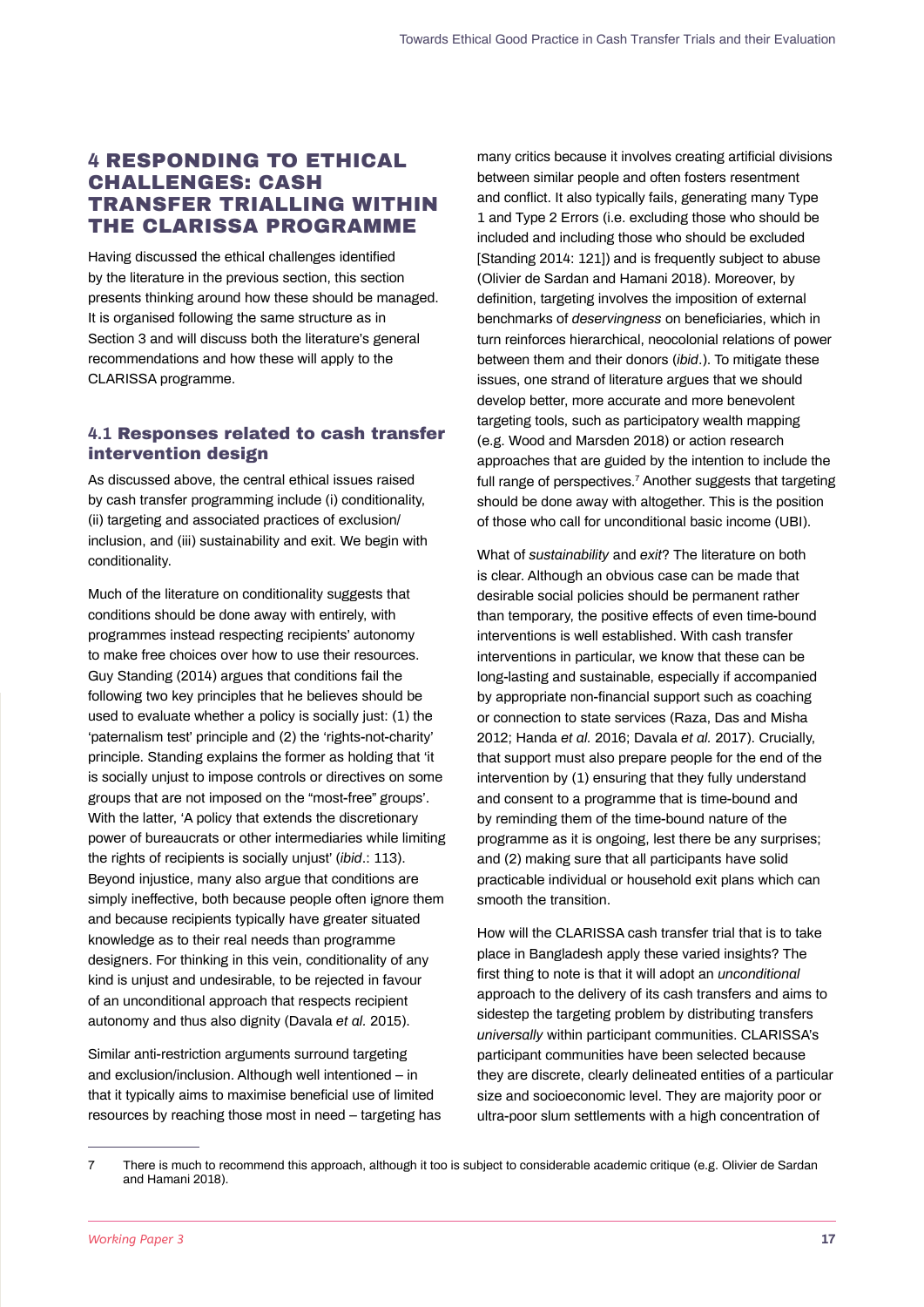children working in challenging circumstances that either border on open land or on neighbouring communities which are wealthier and for whom not being included in a social protection intervention is to be expected. As such, although this approach still involves targeting in the sense that not all communities will receive transfers, it should enable the project to avoid many of the issues documented above in relation to *within-community* targeting. In addition, in the event that full community coverage is impossible (for example, due to changed community composition as a result of Covid-19), CLARISSA will follow participatory best practice that aims to include the full range of community perspectives so as to arrive at a grounded, socially acceptable metric for who receives and who does not.

With regard to *sustainability* and *exit*, the CLARISSA consortium includes established local actors familiar with participant communities. These partners follow good practice guidelines around delivery and exit and have years of experience in the field (e.g. Gardner *et al.* 2005; Skovdal *et al.* 2012). Their guidelines include commitments to full transparency with participants at every stage of the project, informed consent, the building of individualised exit and sustainability plans, and putting in place appropriate counselling if needed. In addition, the 'plus' element of CLARISSA's cash transfer trial involves the use of a large team of community and case workers whose task is to collaborate over the entire life of the trial with community members in (a) making the most of the cash received, (b) developing non-cash-related change plans and resilience, and (c) planning for the end of the intervention.

#### **Deciding who the recipients should be**

There is one further element to discuss here in terms of intervention design – should cash transfers be given individually or at household level and why? There is debate over this within the cash transfer literature and the debate turns in part around notions of cultural appropriateness. The basic division can be understood as between those who view household units as collectives for whom resource-sharing is the norm, and those who accept that this may be the case but acknowledge that households are nevertheless sites of power, hierarchy, and inequality. The former argue that cultural harm should be avoided and local norms respected by giving cash to household units (e.g. Olivier de Sardan and Hamani 2018), with the added benefit that such a collective

approach avoids the pitfalls of neoliberal individualising. The latter argue that in patriarchal societies this will typically mean cash going to the male head of household, which is counter to a commitment to equality (e.g. SEWA Bharat 2014; Standing 2014). What is more, those who favour individual grants draw on the literature which shows the emancipatory benefits of giving grants individually, including to women (Duff Morton 2018).

This line of thinking can be extended further by asking, 'What about children and particularly older adolescents?'. If we believe it worthwhile to mitigate power imbalances by giving adult women cash transfers as well as adult men, should we not extend that logic fully by applying it also to non-adults? Some scholars believe that we should (e.g. Davala *et al*. 2015), and there is evidence that cash transfer schemes, including across South Asia, are beginning to target schoolgoing teenagers directly.<sup>8</sup> However, other scholars note that, in practice, it is uncommon for children to keep their own money as distinct from the wider household, including in South Asia (Morrow and Boyden 2018).

Ultimately, although this scholarly literature has been important in thinking through CLARISSA's cash transfer trial design, we have decided to take our lead primarily from the participant communities themselves. Scoping research in each has indicated a community preference (including among adolescents) for transfers to be given at a household level and to mothers. In light of this, CLARISSA has chosen to respect local norms and to target transfers at household level, with mothers being the primary recipient. Messaging will make it clear that transfers are intended to serve *all* family members, and measures will be taken to ensure that 'non-traditional' household structures will also be included if they are present in the target communities.

### **4.2** Responses related to experimental research design

The rest of the present section will delve into the design of the research around the CLARISSA cash transfer trial, following the list of points outlined in Section 3.2.

**4.2.1 Negative consequences that do harm**  The literature is clear that the obvious way to avoid intentionally harming research participants is to design

<sup>8</sup> BRAC's recent DFID-funded programmes in Bangladesh are notable in this regard. Other scholars suggest that cash can be given to parents *in the name of children* to ensure that it also benefits children (e.g. Streuli 2012).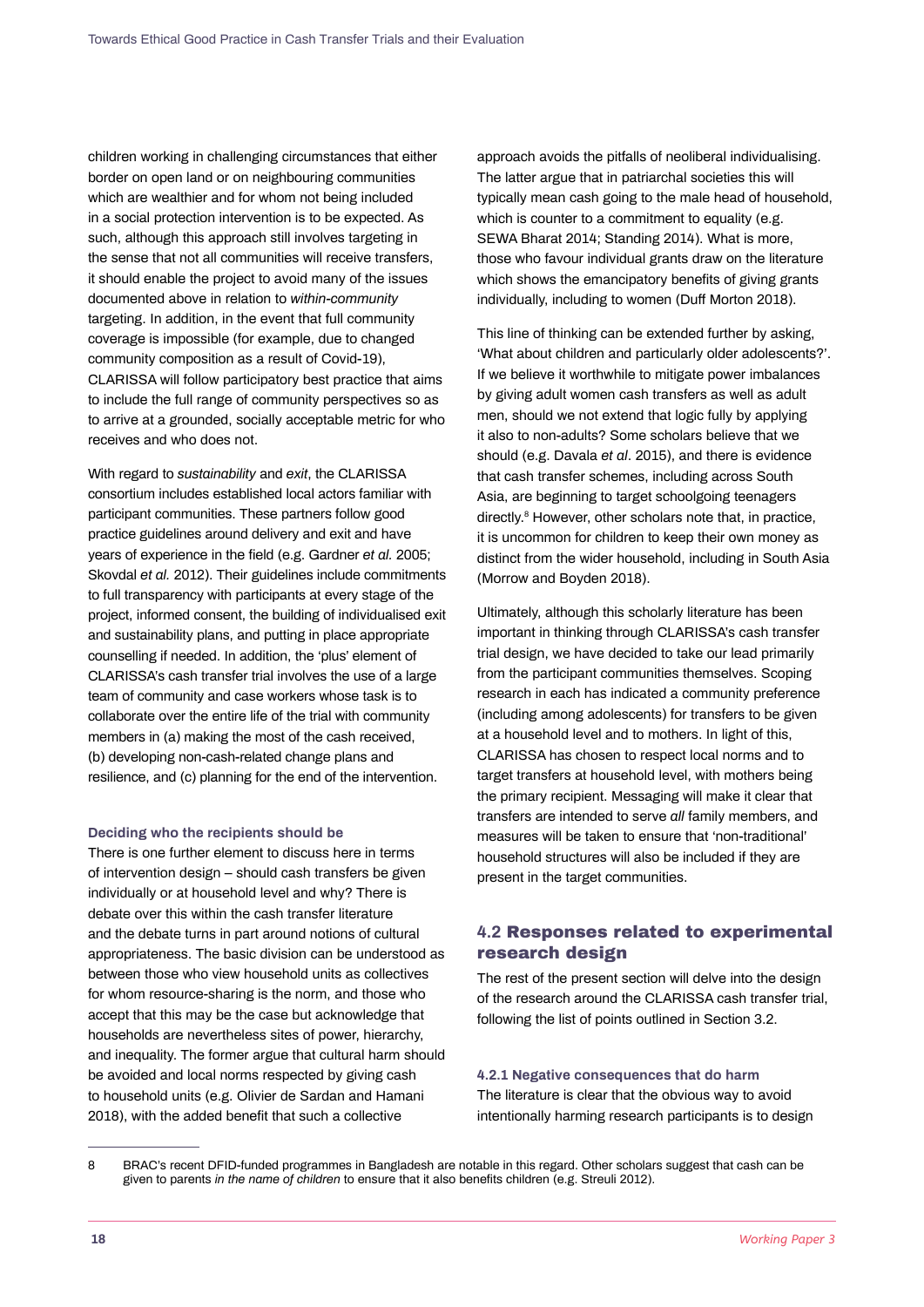| Table 1: Steps in contribution analysis                                                                                |
|------------------------------------------------------------------------------------------------------------------------|
| <b>Step 1</b> Set out the specific cause–effect questions to be addressed.                                             |
| <b>Step 2</b> Develop robust theories of change for the intervention and its pathways.                                 |
| <b>Step 3</b> Gather the existing evidence on the components of the theory of change model of causality.               |
| Step 4 Assemble and assess the resulting contribution claim, and the challenges to it, including alternative theories. |
| <b>Step 5</b> Seek out additional evidence to strengthen or challenge the contribution claim.                          |
| <b>Step 6</b> Revise and strengthen the contribution claim.                                                            |
| <b>Step 7</b> Return to Step 4 if necessary.                                                                           |

Source: Author's own, adapted from Ton (2017: Figure 1).

a project that does not do so. Simply put, if a project *knowingly* harms people or incites damaging behaviour among participants then there is a strong argument that it should not be given ethical clearance to proceed. Following the standard human subjects rules outlined in Section 3.2.1, for it to proceed it would need to do so on the understanding that (1) any predictable harm be decisively outweighed by social gains; (2) subjects be fully informed of the risks; and (3) compensation be paid to cover any damages incurred. Necessarily, this all requires careful consideration, strong oversight from review boards (including in the country where the research will take place), and deep participant engagement to ensure that the project really will be beneficial and is able to minimise risk.

With unintended consequences, it is of course the case that we can never have full knowledge about what may harm or cause distress to others, not least because unexpected circumstances may arise (Iphofen 2011: 23). However, a researcher can familiarise themselves with the context in which their research will take place and conduct a full, informed and participatory risk assessment, asking all the questions outlined in Section 3.2.1 and many more. They can also put in place mitigation strategies and a risk management plan that are continually updated and which serve as clear guides for project implementation (*ibid*.). This should include analysis of the potential misuse of research results and assurances that such a risk is low. Likewise, researchers can develop 'unexpected findings' policies and put in place ethical governance structures that support and oversee project implementation.

In CLARISSA's case, a variety of design decisions have been taken specifically to avoid harm to participants.

Everything discussed above about avoiding the pitfalls associated with cash transfer programming falls into this category – as indeed does much that follows, particularly in relation to the pitfalls of RCTs and how they may be avoided, including by CLARISSA. Likewise, CLARISSA's cash transfer trial has gone through ethical review at IDS and will do so in Bangladesh with the BRAC Institute of Governance and Development, a consortium partner. In addition, protocols are being put in place to anticipate and mitigate project risks and prepare for unexpected findings, including how different kinds of data (e.g. case work data vs research empirics) are managed. Beyond this, as Section 4.2.3 will go on to discuss, CLARISSA's trial is designed with genuine benefit-sharing intentions, meaning that participants stand to gain from their engagement in ways that so many participants in experimental research sadly do not.

#### **4.2.2 Side effects of randomisation**

What does the literature say about how to deal with the effects of randomisation? And how will CLARISSA build on the literature's recommendations? On the first question, the literature is reasonably clear – avoid RCTs if you can, for scientific as well as ethical reasons. Deaton (2009: 1) is not alone in attributing 'no special ability [to RCTs] to produce more credible knowledge than other methods', while Barrett and Carter (2010: 524) speak for many when they question the internal validity of RCTs on the grounds that human agency makes the measurement of treatment against effect significantly more challenging than in the biomedical sciences. Many alternative approaches are recommended, of which one of the more promising is contribution analysis (CA).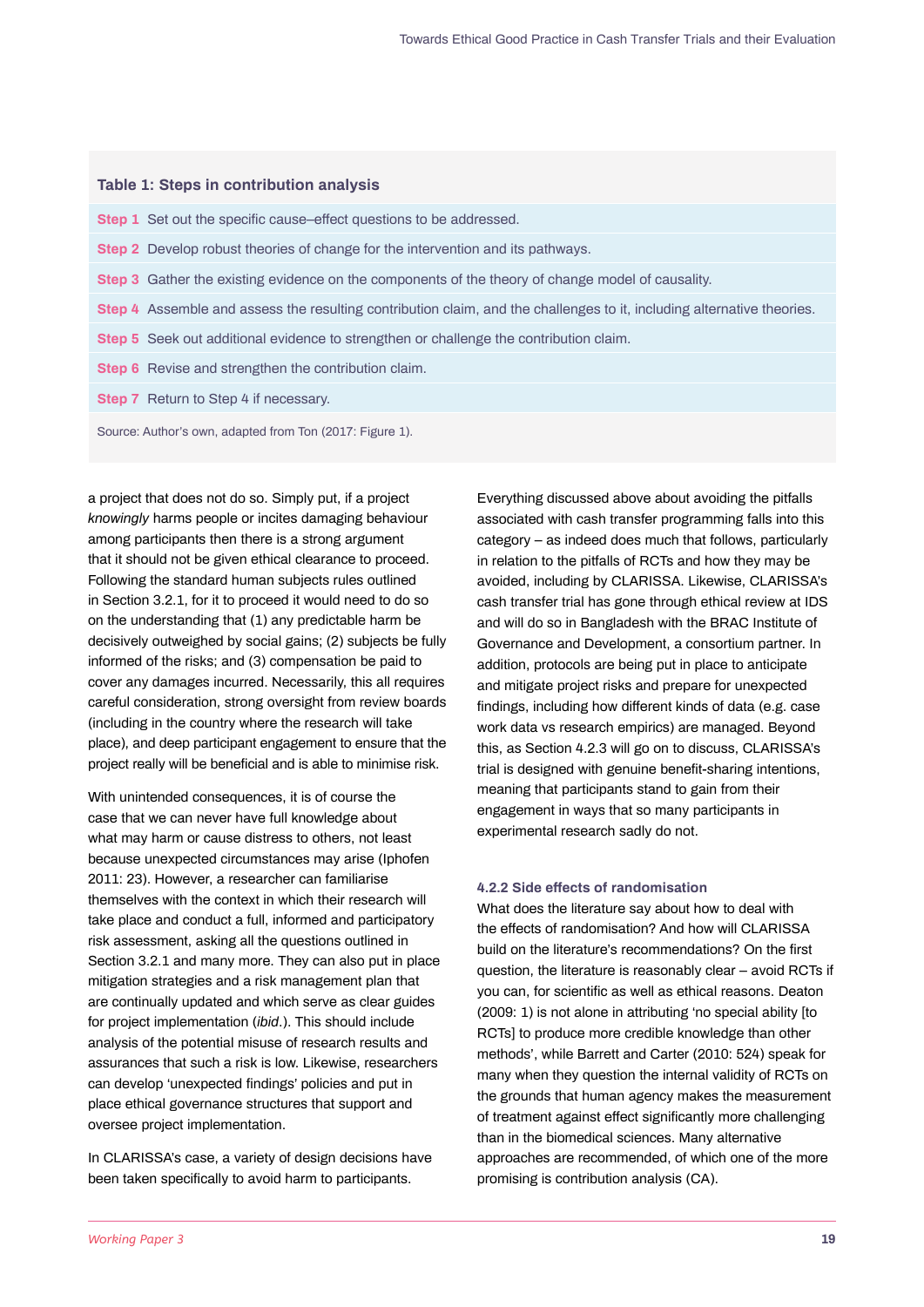CA differs from RCTs in that it does not seek a counterfactual explanation of causality (establishing what would have happened had the intervention not taken place), but rather builds a 'contribution story' about how an intervention contributes (or not) to change – in other words, whether and how it works, for whom, and under what circumstances (Ton 2017: 121). CA was developed by John Mayne in response to the limitations with and frequent inappropriateness of experimental design (Mayne 2011, 2012, 2015). It follows the seven steps outlined in Table 1 and is best understood as an overarching framework to guide the use of any preferred combination of individual methods.

If one is committed to using an RCT, however, the literature is explicit that doing so must, as mentioned above, involve 'negligible consequences [for participants], unambiguous scientific need for the study and its experimental design, and particular importance of the results' (Baele 2013: 24). Following established practice in medical research, some also argue that assessment of the second of these criteria should revolve around equipoise, which means that researchers are genuinely uncertain as to the expected impact and benefit deriving from the intervention(s) (Abramowicz and Szarfarz 2020) and must arrive at this conclusion 'after having reviewed the available research in the field' (McKenzie 2013: para 5). Alternatively, they must offer control groups compensation that equals what was gained by the treatment.9

In any case, CLARISSA builds on the findings from this literature review by choosing *not* to use an RCT design and instead use contribution analysis (including detailed qualitative research) to tease out the specific, relative impacts of its 'cash plus' intervention.

#### **4.2.3 The instrumentalisation of participants**

According to Baele (2013: 25–6), instrumentalisation is 'a fundamental ethical issue… a moral wrong' that involves 'using people as means towards an end'. As discussed above, a participant can be conceived of as being instrumentalised in a study when the study has nothing to do with their lives and offers them no benefit. By contrast, if the study benefits participants 'such that they are not mere pawns in a trial that will have no bearing on their own realities' (*ibid*.: 27), and if they have offered their fully informed consent for participation, then one may consider the study legitimate in that it treats participants with respect and as partners in the research.

Numerous scholarly traditions have reflected on how researchers can go about doing this, ensuring fairness, benefit sharing, reciprocity or justice in what they do, including feminism (e.g. Adkins 2004), anthropology (Scheper-Hughes 1995), education (e.g. Hale 2008), action research (e.g. Burns 2012), and post-coloniality (e.g. Tuhiwai Smith 1999). A key point of reference that draws on each of these traditions is the Global Code for Research in Resource-Poor Settings (Schroeder *et al.* 2019). Aiming to end the practice of ethics dumping, the Global Code provides guidelines for conducting research with fairness, respect, honesty, and care. For the present discussion, the following extracts from Articles 1–7 (Schroeder *et al.* 2019: 6–7) are key:

- **Local relevance of research is essential and should be determined in collaboration with local partners.**
- **Local communities and research participants should be included throughout the research process… This approach represents Good Participatory Practice.**
- **Feedback about the findings of the research must be given to local communities and research participants. It should be provided in a way that is meaningful, appropriate and readily comprehended.**
- **Local researchers should be included, wherever possible, throughout the research process, including in study design, study implementation, data ownership, intellectual property and authorship of publications.**
- **Formal agreements should govern the transfer of any material or knowledge to researchers, on terms that are co-developed with resource custodians or knowledge holders.**
- **A culturally appropriate plan to share benefits should be agreed by all relevant stakeholders, and reviewed regularly as the research evolves. Researchers from high-income settings need to be aware of the power and resource differentials in benefit-sharing discussions, with sustained efforts to bring lower-capacity parties into the dialogue.**

<sup>9</sup> However, there is dissent within the literature over this – Fries and Krishnan (2004), for example, reject equipoise and argue that genuine informed consent is what makes experimental research unproblematic, while Miller and Brody (2003) suggest that ethical determination should depend primarily on an assessment of risks.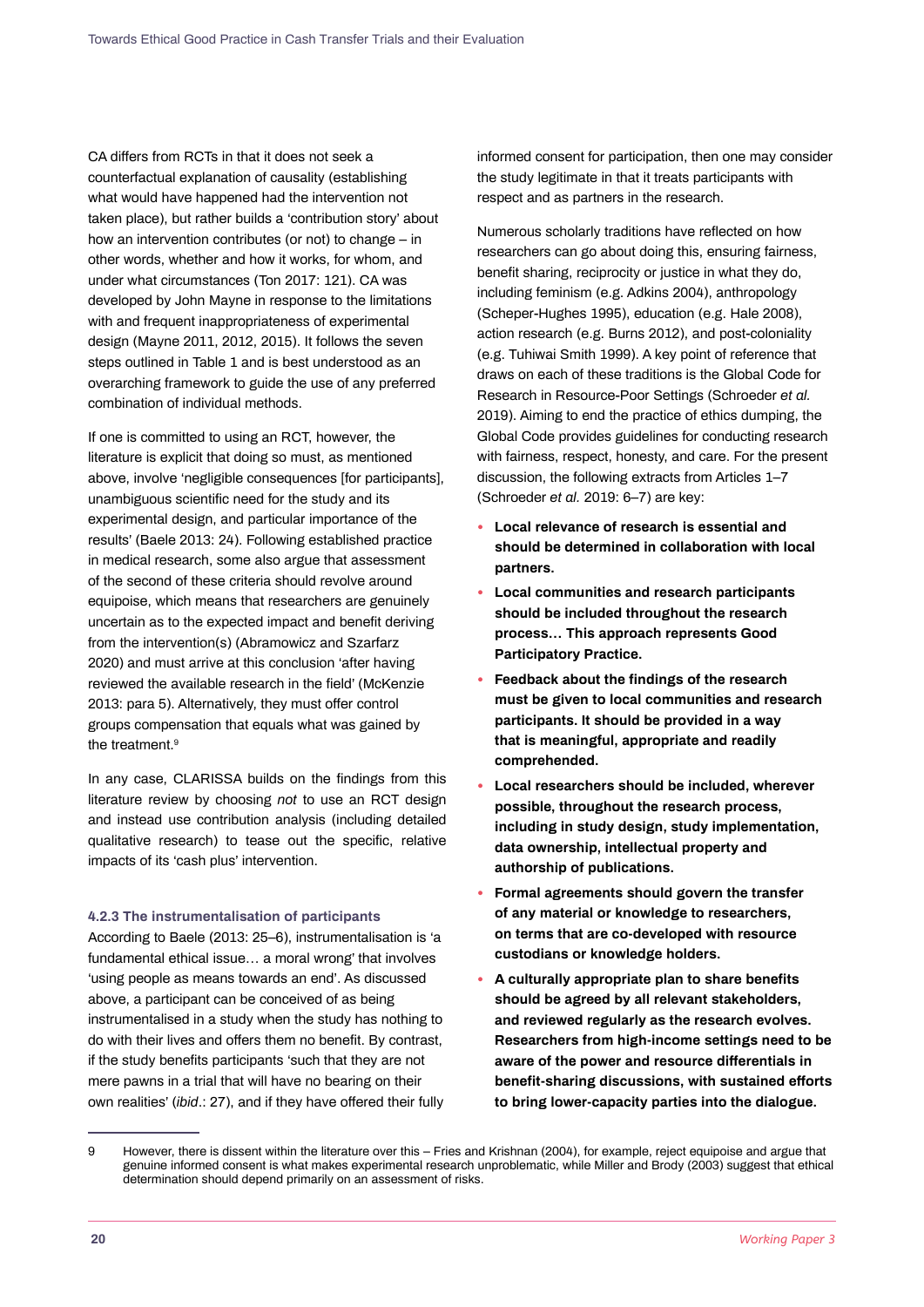#### • **It is essential to compensate local research support systems, for instance translators, interpreters or local coordinators, fairly for their contribution to research projects.**

CLARISSA is committed to following these guidelines. In the case of its cash transfer trial, consultations with local stakeholders have accompanied the development of the trial; Bangladeshi researchers are integral to the research team, which relies on a UK–Bangladeshi partnership; participatory action research (PAR) is a key methodology and this aims to ensure relevance, ongoing feedback, and the collaborative development of 'benefits' and benefitsharing arrangements; benefits include the possible contribution of PAR and cash transfers; while communityrelevant policy messaging will be developed which aims to support the communities in question and others in similar circumstances.

#### **4.2.4 Informed consent**

Although informed consent is widely considered the *sine qua non* of ethical research, plenty of projects fail to obtain it. This is clearly problematic. Hewlett (1996: 232) defines consent as the 'autonomous authorisation by one person to permit another person to carry out an agreed procedure which affects the subject'. Following this, she considers consent to be 'genuine and therefore ethically acceptable' only when four conditions pertain. These are:

- **1** The subject has to be mentally, intellectually and emotionally competent to understand the full scope of the experiment.
- **2** Sufficient and unbiased information has to be provided to the subject; consent has to be fully informed.
- **3** The subject's understanding of this information has to be perfect, which means that the researcher has to formally assess this understanding in some way or another.
- **4** Participation has to be unambiguously voluntary; this is stressed because participants are sometimes so vulnerable that consent is not genuine (*ibid*.).

Humphreys agrees with this position, citing formal US research rules which view consent as rooted in 'information, comprehension and voluntariness' and an integral component of 'respect for persons' (2015: 100). In his guidelines for the European Research Council, Iphofen concurs, also noting the importance of subjects choosing 'freely', based on 'sufficient mental capacity to make such a judgement', adequate 'information about the research' and 'that they can understand what that information implies for their involvement' (2011: 29).

However, although there is agreement over what consent involves and the fact that it is important. $10$  there is less agreement over how it should be obtained. Formal ethical guidelines typically expect written consent and consider written agreements as a kind of gold standard. But, as Iphofen observes, there are myriad real-world scenarios where written consent is neither possible nor appropriate:

Formality could alienate some potential participants who might fear the researcher is a representative of 'officialdom' and who might be wary of such engagements. Indeed, some anthropologists complain that they are aware that asking for a signature would be seen as offensive in the communities they study (2011: 29).

This is undoubtedly accurate and the researcher has to manage the obligation to demonstrate to review boards that consent has been sought and obtained with care for participants who may find traditional consent-gathering mechanisms threatening. One way of doing this is to ensure that the process of seeking and gathering informed consent is witnessed by a third person, and for testimony of this witnessing to be an acceptable verification for review boards. Another is to use a voice recorder. With this, the researcher explains the research, its risks and potential benefits to all participants in terms that are intelligible to them; s/he then asks participants to state their name, the date, and the consent they have offered into a voice recorder, with the explanation that this recording will be securely stored solely for the purpose of 'proving' that consent was offered.

Whichever method one uses, the anthropological literature is agreed that consent should be seen as a process, not an event (Iphofen 2011: 29). This is especially important, as Boyden and Ennew (1997: 41) argue, with children and others in socially subordinate positions, since they are often less able to exercise or

<sup>10</sup> It is also accepted that, under certain special and very well-justified circumstances, the requirement for consent can legitimately be relaxed; for example, research on illicit activities which would be impossible if the researcher were open about his or her aims. These exceptions do not concern the present project and so are omitted from this discussion (see Iphofen (2011) for a fuller reflection on these matters).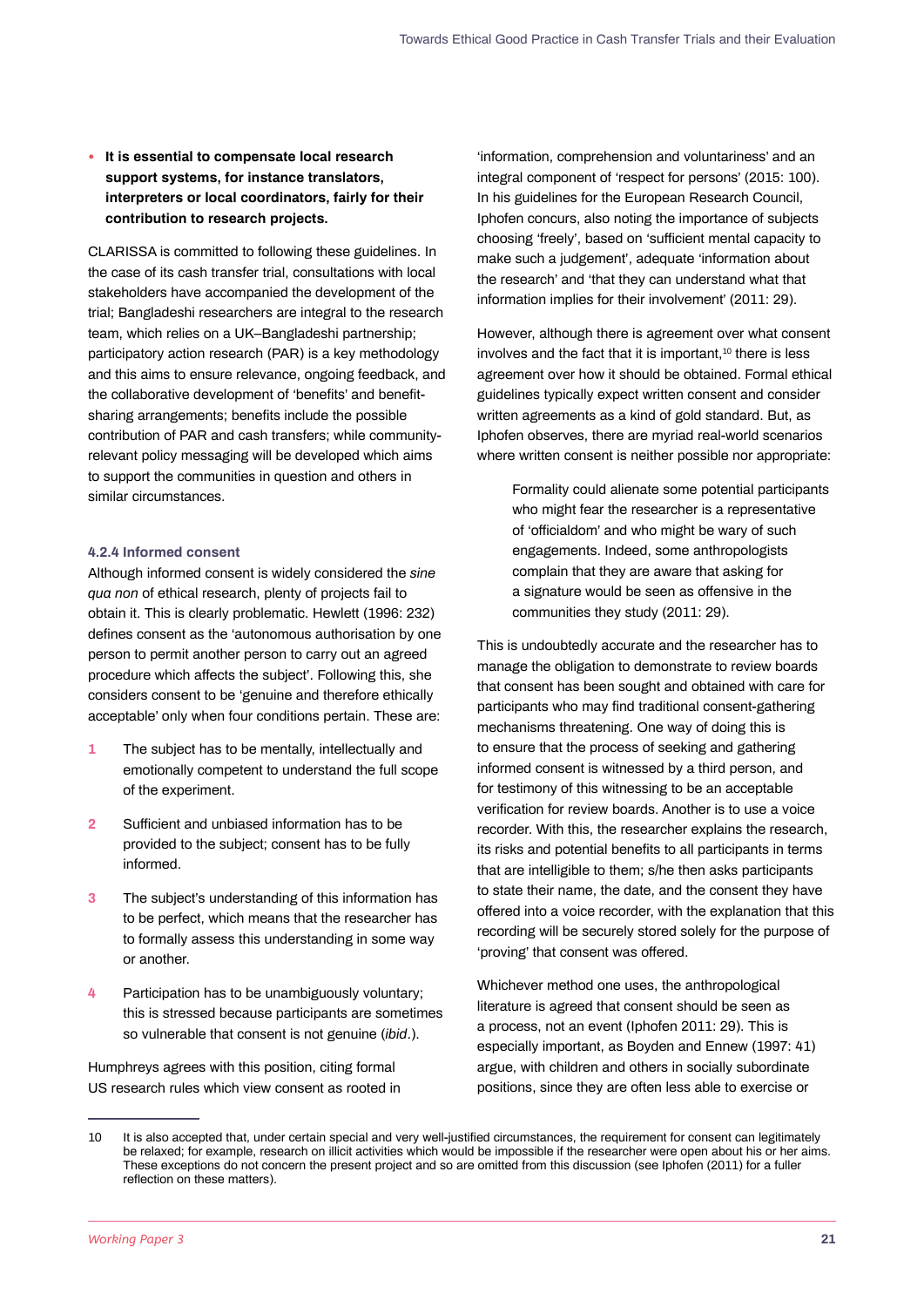indeed recognise their right to refuse to participate. This entails checking with participants repeatedly during the research encounter to make sure that they feel comfortable continuing and offering them the chance to stop at any point if so desired (McCormick 2012). All researchers engaged with CLARISSA's cash transfer trial will approach seeking, obtaining, and re-obtaining consent in this way.

More generally, the proposed consent process for the CLARISSA trial will follow two steps. First, in collaboration with social partners, we will hold a series of deliberative meetings prior to consent being sought in each of the communities where research will be conducted. During these, the research team and partners will spend as much time as is required fully explaining to potential participants the nature and purpose of the research. This will take place in Bengali and in terms that are intelligible to community members. It will focus on the project's background, its context, the ways that research findings will be used, how research will be conducted, the possible benefits and harms that the project may entail, and structures of support which will be available should any problems arise as a result of it. Ample time and space will be available throughout these meetings for potential participant questions and every effort will be made to respond effectively to these. We will endeavour to repeat this process with individuals and groups unable to articulate questions and concerns at a community meeting or uncomfortable about doing so. And we will repeat the process at the outset of each individual research encounter. Ultimately, two 'pieces' of informed consent will be sought – one for participation in the social experiment, another for participation in research activities like interviews.

Second, in order to ensure that participants understand the information being shared with them, we will ask every potential participant to articulate what they have understood of what we have said, including the purpose of the research, its nature, its potential risks and benefits, and the support structures available. This is an approach which has been used successfully by CLARISSA researchers in a variety of different contexts, and it allows both to clarify when participants have not understood and to make clear to them that one is genuinely interested in mutually intelligible connection.

These approaches will be used with every participant in the cash transfer trial, including those under the age of 18. Additionally, with minors, the research team will take special care to ensure that information about the study is

articulated in child-friendly terms for children to assent. Naturally, the team will also ensure that all relevant guardians provide their consent for any child's participation.

A final point concerns the worry that the promise of cash transfers may constitute unfair inducement to participants, since they are poor and therefore may be vulnerable. CLARISSA aims to minimise this risk by making clear that the decision to participate in the project by accepting cash transfers does *not* equate to a decision also to participate in research activities such as interviews. These data-gathering exercises will each require a separate instance of securing informed consent, each of which will be voice recorded.

#### **4.2.5 Researcher accountability**

Another issue for reflection here is that of researcher accountability. As discussed in Section 3.2.6, it is widely acknowledged that foreign researchers may abuse their power and privilege to act in ways that they would not in their home countries (e.g. Mosse 2013). This certainly includes those involved in experimental social science research.

To ensure researcher accountability, the reference point Global Code for Research in Resource-Poor Settings, Article 10 states that 'Local ethics review should be sought wherever possible', irrespective of whether ethics approval has already been gained in the lead researcher's high-income home country (Schroeder *et al.* 2019: 8). Likewise, Articles 12 and 19 remind us that respectful, effective informed consent and risk management procedures are essential. Beyond these basics, Article 13 states:

A clear procedure for feedback, complaints or allegations of misconduct must be offered that gives genuine and appropriate access to all research participants and local partners to express any concerns they may have with the research process. This procedure must be agreed with local partners at the outset of the research (*ibid*.: 8).

This entails establishing clear understanding between partners of their roles and responsibilities, the clear articulation to participants of their right to report concerns, and the mechanisms by which they can do so, and monitoring to ensure that such mechanisms function. Finally, given that unexpected harms may occur, it is also essential for projects to have in place clear and effective pathways of redress, including insurance policies that compensate in such cases (Baele 2013: 27–8).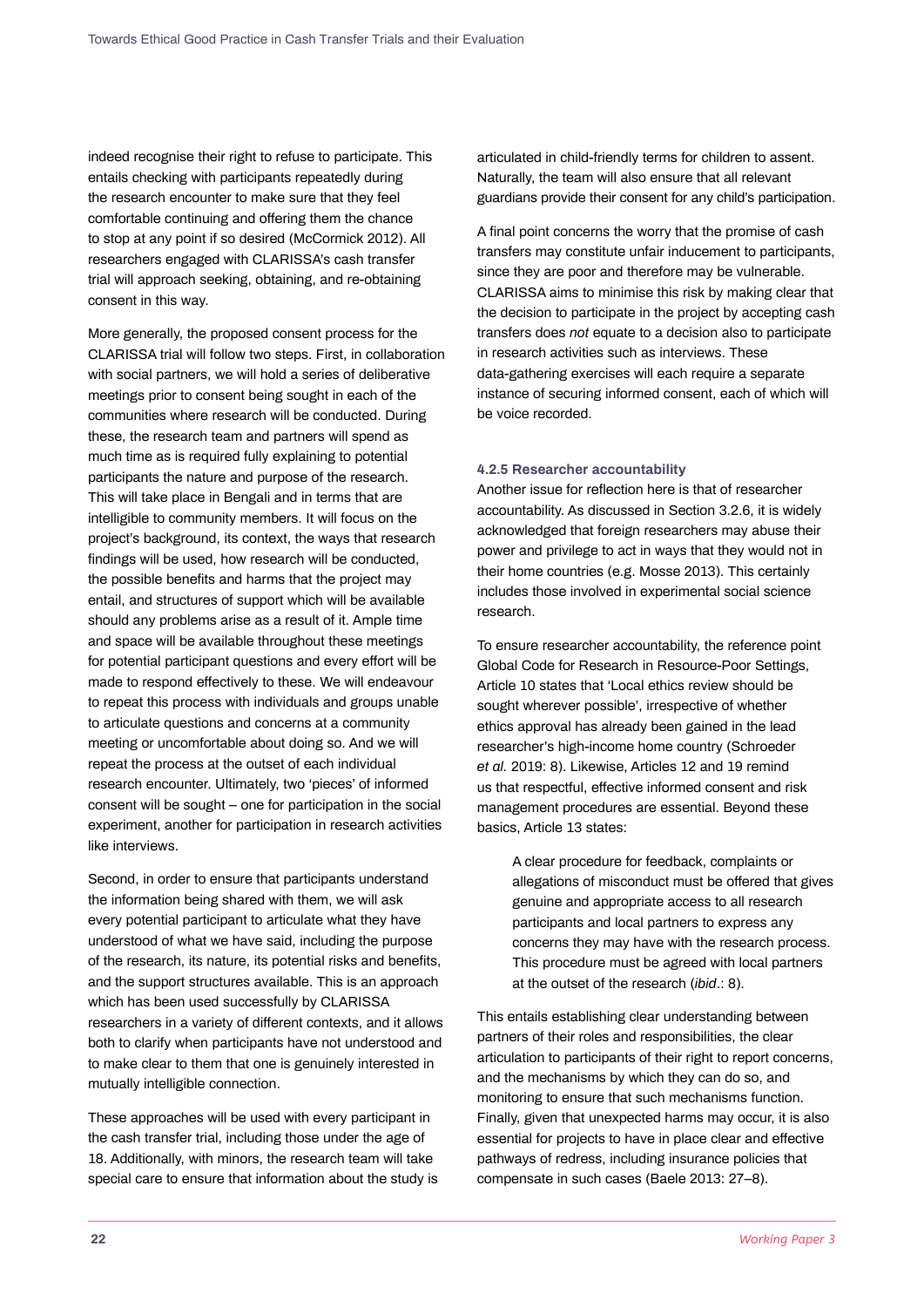The CLARISSA cash transfer trial will endeavour to adhere to these guidelines in the following ways: first, by undergoing ethical review in Bangladesh and establishing an ethics committee with contextual expertise; second, by seeking informed consent along the lines outlined above; and third, by conducting a risk assessment and putting in place a risk management plan, along with an unexpected findings policy. With regard to partners, formal agreements have been reached following IDS due diligence procedures and these have clarified roles and responsibilities for each actor.

Additionally, participants will be in regular contact with the team of community and case workers who are part of the trial and whose central task is to ensure that the trial is proceeding as intended, without harm to participants, and to respond where issues arise. All participants will know that they can avail themselves of these staff members should feedback, complaints or allegations of misconduct need to be shared and addressed.

#### **4.2.6 Decolonising methodologies to inform project design and implementation**

The final issue for discussion here regards coloniality and attempts to mitigate for and move beyond it, as per contemporary efforts towards 'decolonisation' (Connell 2017). 'Decolonisation', Hammond notes, 'itself refers to the undoing of colonial rule over subordinate countries' (2018: para 1). However, decolonisation also has a wider meaning beyond 'the "freeing of minds from colonial ideology" ', such that it has become 'a powerful metaphor for those wanting to critique positions of power and dominant culture' (*ibid*.). This translates into the reflexive questioning of received ideas, an interrogation of the standpoint from which contemporary and historical discourses are constructed, the search for alternative epistemologies and ontologies, and the striving for more democratic, inclusive, participatory forms of knowledge generation in the service of emancipation (Tuhiwai Smith 1999). This includes approaching the research endeavour in an energy of true partnership, with respect for all participants, and an intention to benefit and include the voices of particularly the most vulnerable or marginalised.

The CLARISSA programme and its 'cash plus' trial aim to conduct themselves in this energy. The programme

begins from an awareness that Southern workers who make livelihoods in sectors that global political actors term 'indecent' frequently suffer from the damaging disciplinary interventions that these actors pioneer in an attempt to *save* them. It also recognises that such workers rarely ever have the chance to theorise about their circumstances in ways which may impact upon those actors. One of CLARISSA's signature goals, therefore, is to support such communities to reverse the standpoint of analysis of their circumstances, co-theorising with them and, in collaboration with them, taking their theory 'upwards' to the political actors drawing global legal lines between decent, indecent, free and unfree work. In this, CLARISSA will employ the very methodology that scholars such as Zavala and Tuhiwai Smith praise as *decolonising* – community-centred PAR.

As Zavala notes, 'PAR is part of the broader legacy of activist scholarship and action-research, and can be traced to anti-colonial movements' (2013: 57). Implicit within it is 'the potential for transforming not just the process of knowledge production and the hierarchical relations that exist between university and community, between researchers and researched, but an expansion of the goals of traditional social research' (*ibid*.: 59). In Tuhiwai Smith's terms, this entails 'a collaborative approach to inquiry or investigation that provides people with the means to take systematic action to resolve specific problems' (1999: 127). In other words, it is an approach to research which is action-oriented, open-ended, co-operative, respectful, and committed to reciprocity (Burns 2012; Keane, Khupe and Seehawer 2017). CLARISSA has adopted this approach and it sits at the heart of the 'plus' element of its 'cash plus' trial. In this, it aims to collaborate with participants in concretely improving their lives, *without* predetermining how they should do so.

Finally, at the risk of repetition, CLARISSA's 'cash plus' trial is committed to genuine benefit sharing, to actively seeking informed consent, to collaboratively identifying risks to participants and potential mitigation strategies, to full ethical review in Bangladesh, and to full co-authorship of publications that arise from the research. Each of these commitments aims to follow Hoffman's urging of experimental researchers to fully respect the dignity of partners and participants (2020: 3).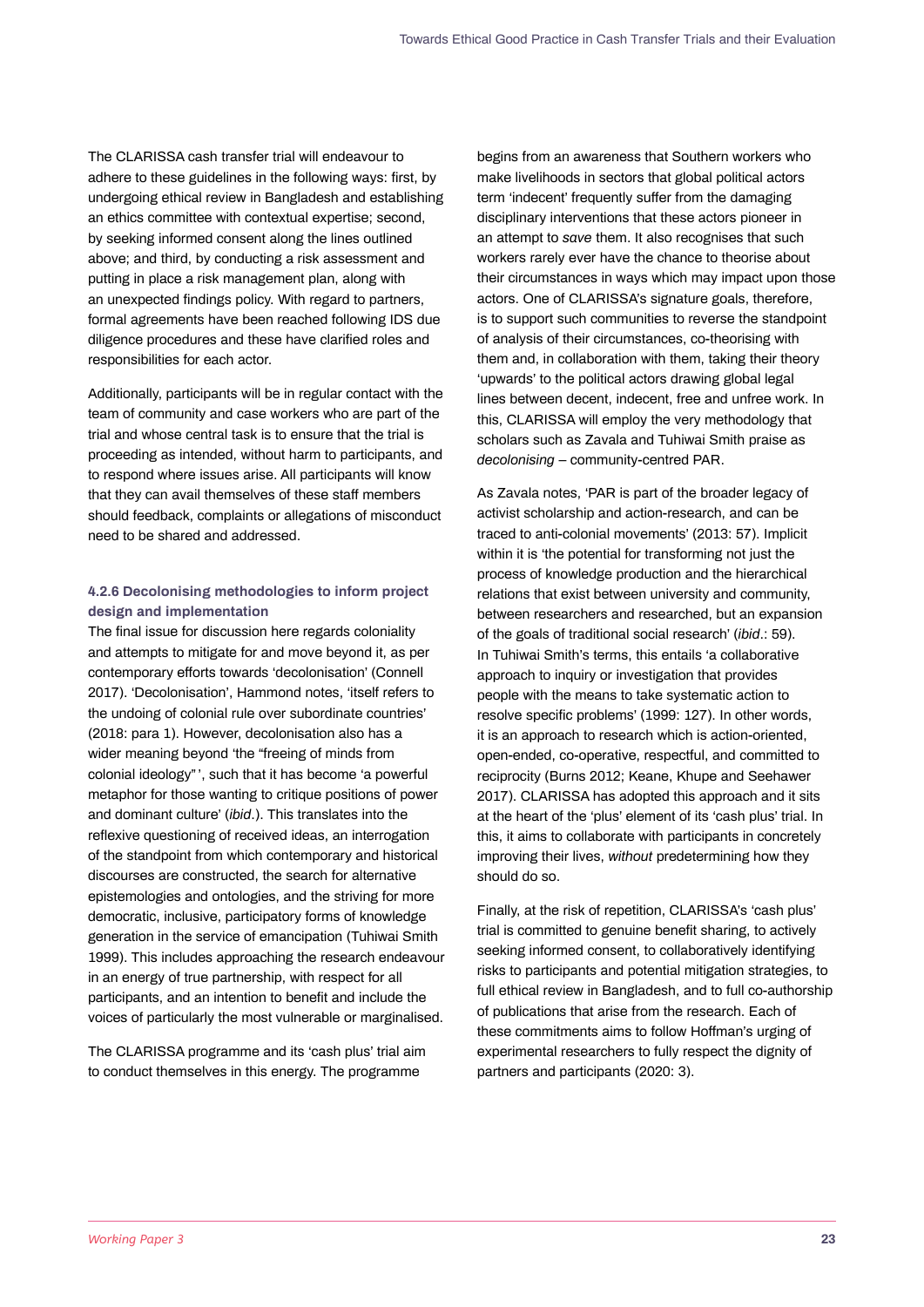Towards Ethical Good Practice in Cash Transfer Trials and their Evaluation

*Section 5:*

## CONCLUSION: ARE THE RISKS OF THE CLARISSA CASH TRANSFER TRIAL ETHICALLY JUSTIFIABLE?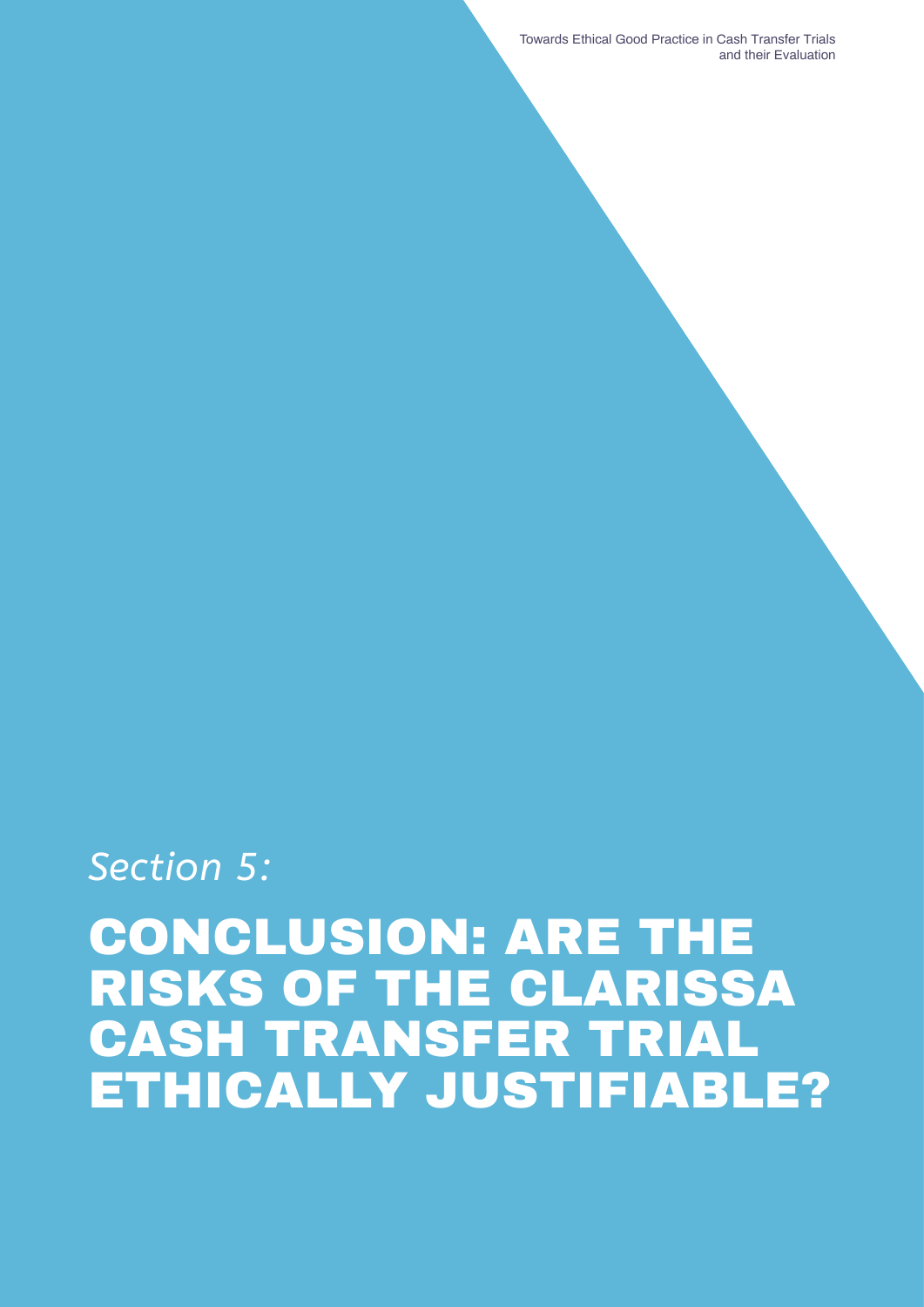## **5** CONCLUSION: ARE THE RISKS OF THE CLARISSA CASH TRANSFER TRIAL ETHICALLY JUSTIFIABLE?

CLARISSA's cash transfer trial in Bangladesh responds to a clear evidence base as to the potential benefits of cash transfers and 'cash plus' programming for children in WFCL and their communities. To this extent, there is a strong motive for taking the trial forward in the hope that it will benefit both participant communities and those who find themselves in similar circumstances. This paper has sought to lay out the ways in which that trial can be conducted with respect for ethical norms, drawing on the emerging literature addressing ethics in experimental social science research and in relation to cash transfer programmes more broadly.

The paper has presented the manifold ethical challenges related to this kind of work and articulated how CLARISSA intends to overcome them. The programme team believes a strong case can be made that the

level of risk for participants, vulnerable and not, can be justified and is outweighed by its potential benefits. It also believes that this research meets the standard human subjects rules articulated by Barret and Carter: '(1) that any predictable harm be decisively outweighed by social gains; (2) that subjects be fully informed of the risks; and, (3) that compensation be paid to cover any damages incurred' (2010: 520). This being said, we follow Gokah (2006) and Iphofen in believing that 'the only realistic way for researchers to conduct an assessment of this balance is to adopt a continual reflexive stance in order to conduct an ongoing estimate of harms and benefits and make both research and personal action judgements accordingly' (2011: 26).

Research is a dynamic, living process and a commitment to fairness, respect, care, and honesty requires the researcher to continually reflect on what is happening and how, with an openness either to changing course or to stopping entirely if necessary. This openness remains a central commitment as we go forward towards the implementation of the CLARISSA cash transfer trial.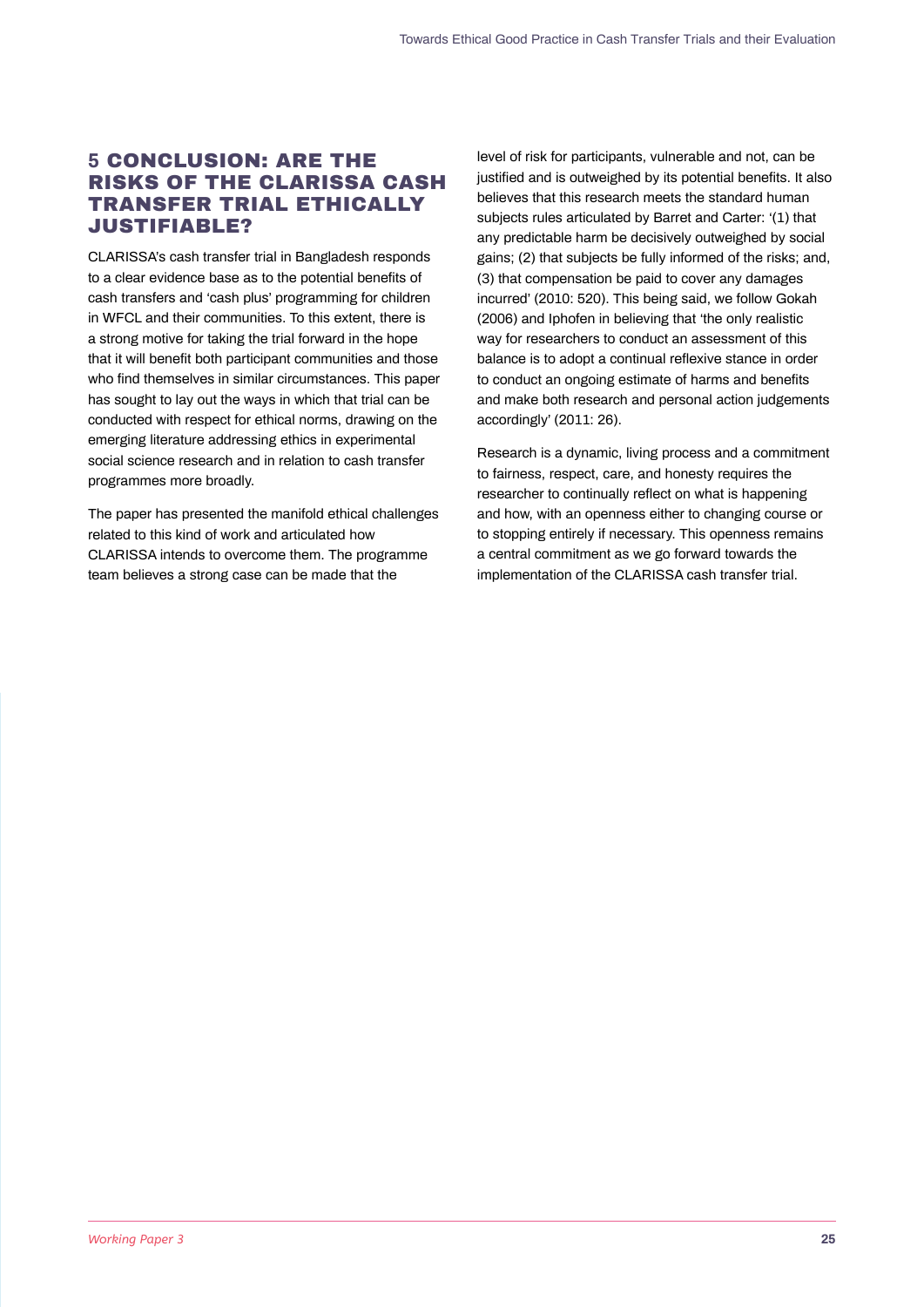Towards Ethical Good Practice in Cash Transfer Trials and their Evaluation

# REFERENCES *Section 6:*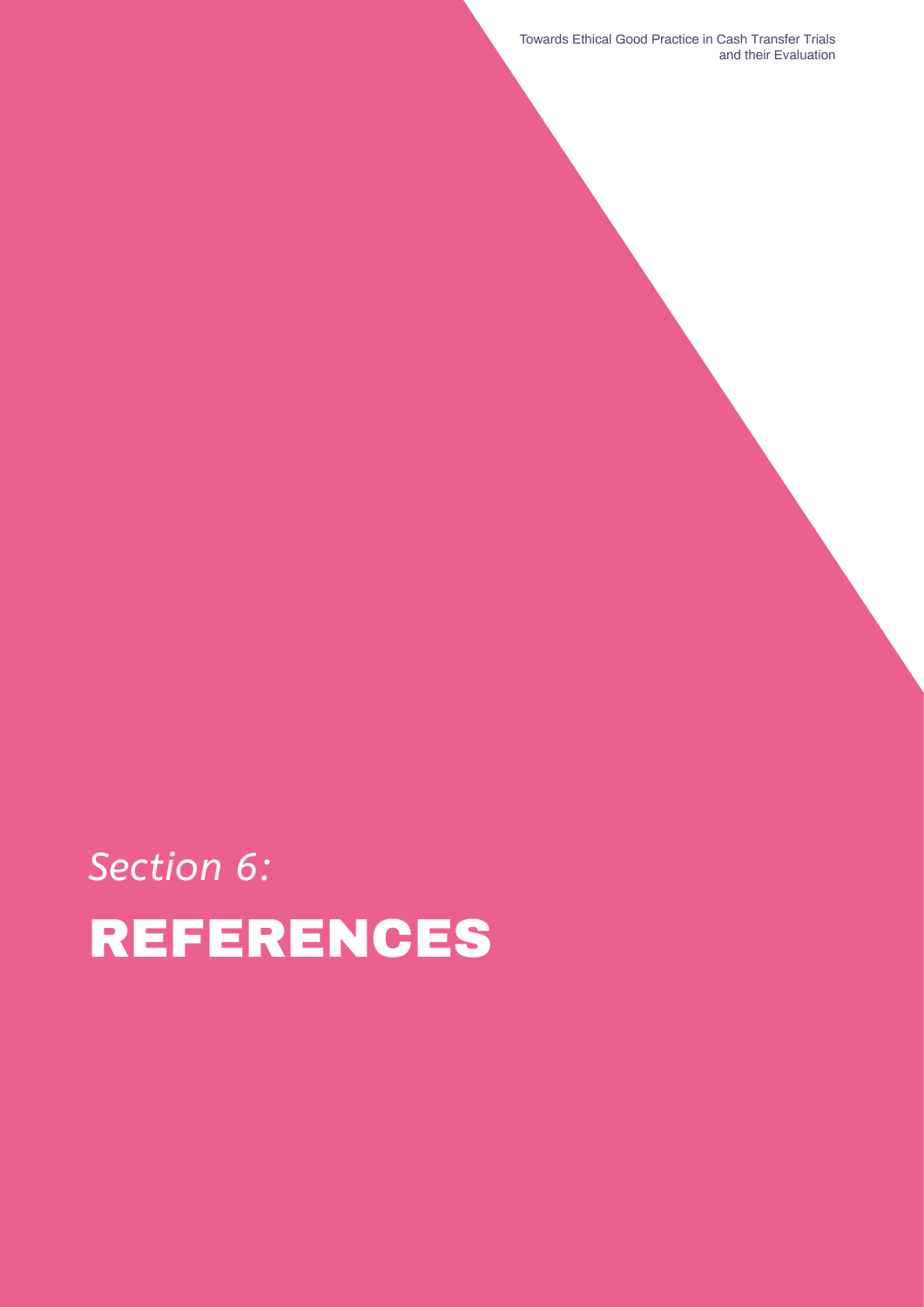### REFERENCES

Abramowicz, M. and Szafarz, A. (2020) 'Ethics of Randomized Controlled Trials: Should Economists Care about Equipoise?', in F. Bédécarrats, I. Guérin and F. Roubaud (eds), *Randomized Control Trials in the Field of Development: A Critical Perspective,* Oxford: Oxford University Press

Adkins, L. (2004) 'Reflexivity: Freedom or Habit of Gender?', *The Sociological Review* 52.2: 191–210

Akresh, R; de Walque, D. and Kazianga, H. (2013) *Cash Transfers and Child Schooling: Evidence from a Randomized Evaluation of the Role of Conditionality*, Washington DC: World Bank

Angell, M. (1997) 'The Ethics of Clinical Research in the Third World', *New England Journal of Medicine* 337.12: 847–9

Aradau, C. (2004) 'The Perverse Politics of Four-Letter Words: Risk and Pity in the Securitisation of Human Trafficking', *Millennium – Journal of International Studies*  33.2: 251–77

Aradau, C. (2008) *Rethinking Trafficking of Women: Politics Out of Security*, Basingstoke: Palgrave Macmillan

Aste, N.C.; Roopnaraine, T. and Margolies, A. (2018) 'Conditional Cash Transfer Program Implementation and Effects in Peruvian Indigenous Contexts', in J-P. Olivier de Sardan and E. Piccoli (eds), *Cash Transfers in Context: An Anthropological Perspective*, New York NY: Berghahn Books: 160–83

Baele, S.J. (2013) 'The Ethics of New Development Economics: Is the Experimental Approach to Development Economics Morally Wrong?', *Journal of Philosophical Economics* VII.1, [https://ore.exeter.ac.uk/](https://ore.exeter.ac.uk/repository/handle/10871/17048) [repository/handle/10871/17048](https://ore.exeter.ac.uk/repository/handle/10871/17048) (accessed 16 June 2020)

Balen, M.E. (2018) 'Queuing in the Sun: The Salience of Implementation Practices in Recipients' Experience of a Conditional Cash Transfer', in J-P. Olivier de Sardan and E. Piccoli (eds), *Cash Transfers in Context: An Anthropological Perspective*, New York NY: Berghahn Books: 141–59

Banerjee, A. and Duflo, E. (2011) *Poor Economics: A Radical Rethinking of the Way to Fight Global Poverty*, New York NY: Public Affairs

Barnett, C. and Camfield, L. (2016) 'Ethics in Evaluation', *Journal of Development Effectiveness* 8.4: 528–34

Barrett, C.B. and Carter, M.R. (2010) 'The Power and Pitfalls of Experiments in Development Economics: Some Non-Random Reflections', *Applied Economic Perspectives and Policy* 32.4: 515–48

Bastagli, F. *et al*. (2016) *Cash Transfers: What Does the Evidence Say? A Rigorous Review of Programme Impact and of the Role of Design and Implementation Features*, London: Overseas Development Institute

Bédécarrats, F.; Guérin, I. and Roubaud, F. (eds) (2020) *Randomized Control Trials in the Field of Development: A Critical Perspective*, Oxford: Oxford University Press

Bonetti, S. (1998) 'Experimental Economics and Deception', *Journal of Economic Psychology* 19: 390

Boyden, J. and Ennew, J. (1997) *Children in Focus – A Manual for Participatory Research with Children,* Stockholm: Radda Barnen

Bruers, S. (2019) 'The Effectiveness and Ethics of Unconditional Cash Transfers', *Stijn Bruers, The Rational Ethicist*, blog, 15 January, [https://stijnbruers.wordpress.](https://stijnbruers.wordpress.com/2019/01/15/the-effectiveness-and-ethics-of-unconditional-cash-transfers) [com/2019/01/15/the-effectiveness-and-ethics-of](https://stijnbruers.wordpress.com/2019/01/15/the-effectiveness-and-ethics-of-unconditional-cash-transfers)[unconditional-cash-transfers](https://stijnbruers.wordpress.com/2019/01/15/the-effectiveness-and-ethics-of-unconditional-cash-transfers) (accessed 16 June 2020)

Burns, D. (2012) 'Action Research for Development and Social Change', *IDS Bulletin* 43.3, Brighton: IDS

CALP (2018) *The State of the World's Cash Report: Cash Transfer Programming in Humanitarian Aid*, The Cash Learning Partnership

Connell, R. (2017) *Southern Theory: The Global Dynamics of Knowledge in Social Science*, Crow's Nest: Allen and Unwin

Dammert, A.C.; de Hoop, J.; Mvukiyehe, E. and Furio, C.R. (2017) *Effects of Public Policy on Child Labor: Current Knowledge, Gaps, and Implications for Program Design*, Policy Research Paper 7999, Washington DC: World Bank

Davala, S.; Jhabvala, R.; Mehta, S.K. and Standing, G. (2017) *Trialling Unconditional Basic Income in a Tribal Village – A Legacy Study*, Hyderabad: INBI and SEWA Bharat

Davala, S.; Jhabvala, R.; Mehta, S.K. and Standing, G. (2015) *Basic Income: A Transformative Policy for India*, London: Bloomsbury

Davis, B. *et al*. (2016) *From Evidence to Action: The Story of Cash Transfers and Impact Evaluation in Sub-Saharan Africa*, Oxford: Oxford University Press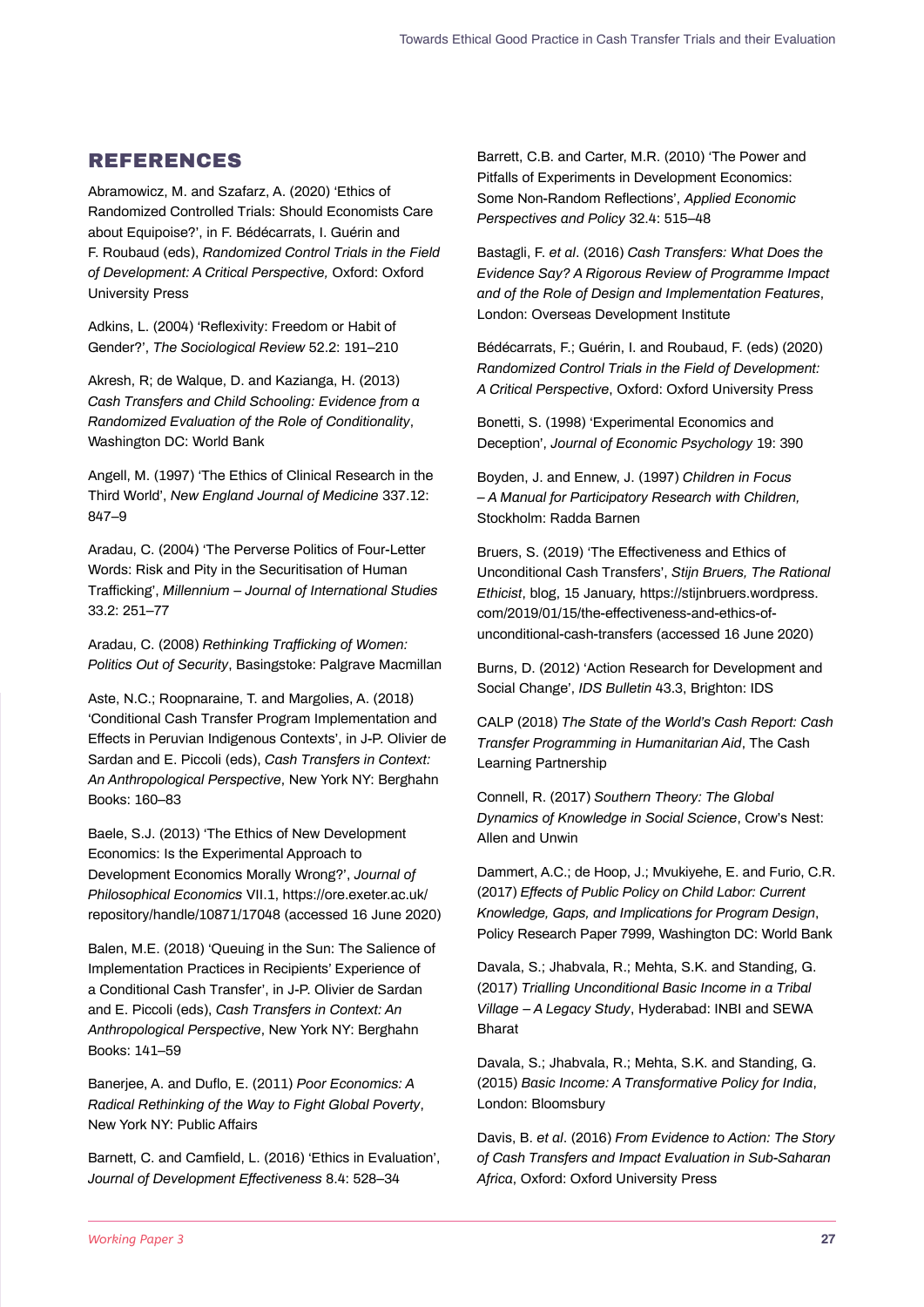Deaton, A. (2020) 'Randomization in the Tropics Revisited: A Theme and Eleven Variations', in F. Bédécarrats, I. Guérin, and F. Roubaud (eds), *Randomized Control Trials in the Field of Development: A Critical Perspective*, Oxford: Oxford University Press

Deaton, A. (2009) 'Instruments of Development: Randomisation in the Tropics, and the Search for the Elusive Keys to Economic Development', Transcript of the Keynes Lecture, British Academy, 9 October 2008

DFID (2011) *Cash Transfers Evidence Paper*, London: Department for International Development

Duff Morton, G. (2018) 'Types of Permanence: Conditional Cash, Economic Difference, and Gender Practice in Northeastern Brazil', in J-P. Olivier de Sardan and E. Piccoli (eds), *Cash Transfers in Context: An Anthropological Perspective*, New York NY: Berghahn Books: 113–40

Evans, D.K. and Popova, A. (2017) 'Cash Transfers and Temptation Goods', *Economic Development and Cultural Change* 65.2: 189–221

Foucault, M. (1980) 'Truth and Power', in C. Gordon (ed.) *Power/Knowledge: Selected Interviews and Other Writings 1972–1977*, New York NY: Pantheon

Fries, J. and Krishnan, E. (2004) 'Equipoise, Design Bias, and Randomized Controlled Trials: The Elusive Ethics of New Drug Development', *Arthritis Research and Therapy* 6.3: 250–55

Gardner, A.; Greenblott, K. and Joubert, E. (2005) *What We Know about Exit Strategies: Practical Guidance for Developing Exit Strategies in the Field*, C-Safe Regional Learning Spaces Initiative,

[https://reliefweb.int/sites/reliefweb.int/files/resources/](https://reliefweb.int/sites/reliefweb.int/files/resources/A02C7B78FB2B408B852570AB006EC7BA-What We Know About Exit Strategies - Sept 2005.pdf) [A02C7B78FB2B408B852570AB006EC7BA-What%20](https://reliefweb.int/sites/reliefweb.int/files/resources/A02C7B78FB2B408B852570AB006EC7BA-What We Know About Exit Strategies - Sept 2005.pdf) [We%20Know%20About%20Exit%20Strategies%20-%20](https://reliefweb.int/sites/reliefweb.int/files/resources/A02C7B78FB2B408B852570AB006EC7BA-What We Know About Exit Strategies - Sept 2005.pdf) [Sept%202005.pdf](https://reliefweb.int/sites/reliefweb.int/files/resources/A02C7B78FB2B408B852570AB006EC7BA-What We Know About Exit Strategies - Sept 2005.pdf) (accessed 17 June 2020)

Gentilini, U.; Almenfi, M.; Dale, P.; Demarco, G. and Santos, I. (2020) *Social Protection and Jobs Responses to COVID-19: A Real-Time Review of Country Measures, 'Living paper' Version 10*, 22 May, [http://documents.](http://documents.worldbank.org/curated/en/127921590528612831/pdf/Social-Protection-and-Jobs-Responses-to-COVID-19-A-Real-Time-Review-of-Country-Measures-May-22-2020.pdf) [worldbank.org/curated/en/127921590528612831/pdf/](http://documents.worldbank.org/curated/en/127921590528612831/pdf/Social-Protection-and-Jobs-Responses-to-COVID-19-A-Real-Time-Review-of-Country-Measures-May-22-2020.pdf) [Social-Protection-and-Jobs-Responses-to-COVID-19-A-](http://documents.worldbank.org/curated/en/127921590528612831/pdf/Social-Protection-and-Jobs-Responses-to-COVID-19-A-Real-Time-Review-of-Country-Measures-May-22-2020.pdf)[Real-Time-Review-of-Country-Measures-May-22-2020.](http://documents.worldbank.org/curated/en/127921590528612831/pdf/Social-Protection-and-Jobs-Responses-to-COVID-19-A-Real-Time-Review-of-Country-Measures-May-22-2020.pdf) [pdf](http://documents.worldbank.org/curated/en/127921590528612831/pdf/Social-Protection-and-Jobs-Responses-to-COVID-19-A-Real-Time-Review-of-Country-Measures-May-22-2020.pdf) (accessed 25 June 2020)

Gokah, T. (2006) 'The Naïve Researcher: Doing Social Research in Africa', *International Journal of Social Research Methodology* 91: 61–73

Groves Williams, L. (2016) 'Ethics in International Development Evaluation and Research: What is the Problem, Why Does it Matter and What Can We Do About It?', *Journal of Development Effectiveness* 8.4: 535–52

Hale, C.R. (2008) *Engaging Contradictions: Theory, Politics, and Methods of Activist Scholarship*, Berkeley and Los Angeles CA: University of California Press: 6

Hammond, M. (2018) 'What is Decolonising Methodology?', *Warwick Education Studies*, blog, 15 March, [https://warwick.ac.uk/fac/soc/ces/research/current/](https://warwick.ac.uk/fac/soc/ces/research/current/socialtheory/maps/decolonising/) [socialtheory/maps/decolonising/](https://warwick.ac.uk/fac/soc/ces/research/current/socialtheory/maps/decolonising/) (accessed 30 April 2020)

Handa, S.; Natali, L.; Seidenfeld, D.; Tembo, G. and Davis, B. (2016) *Can Unconditional Cash Transfers Lead to Sustainable Poverty Reduction? Evidence from Two Government-Led Programmes in Zambia*, Innocenti Working Paper 2016-21, Florence: UNICEF Office of Research

Haushofer, J.; Reisinger, J.H. and Shapiro, J.J. (2015) *Your Gain is My Pain: Negative Psychological Externalities of Cash Transfers*, [https://editorialexpress.](https://editorialexpress.com/cgi-bin/conference/download.cgi?db_name=CSAE2016&paper_id=634) [com/cgi-bin/conference/download.cgi?db\\_](https://editorialexpress.com/cgi-bin/conference/download.cgi?db_name=CSAE2016&paper_id=634) [name=CSAE2016&paper\\_id=634](https://editorialexpress.com/cgi-bin/conference/download.cgi?db_name=CSAE2016&paper_id=634) (accessed 25 June 2020)

Hayman, R.; James, R.; Popplewell, R. and Lewis, S. (2016) *Exit Strategies and Sustainability: Lessons for Practitioners*, Special Series Paper 1, Oxford: INTRAC, [www.intrac.org/resources/special-series-paper-1-exit](http://www.intrac.org/resources/special-series-paper-1-exit-strategies-sustainability-lessons-practitioners/)[strategies-sustainability-lessons-practitioners/](http://www.intrac.org/resources/special-series-paper-1-exit-strategies-sustainability-lessons-practitioners/) (accessed 25 June 2020)

Hewlett, S. (1996) 'Consent to Clinical Research – Adequately Voluntary or Substantially Influenced?', *Journal of Medical Ethics* 22: 232–37

Hoffman, N. (2020) 'Involuntary Experiments in Former Colonies: The Case for a Moratorium', *World Development* 127, [https://doi.org/10.1016/j.](https://doi.org/10.1016/j.worlddev.2019.104805) [worlddev.2019.104805](https://doi.org/10.1016/j.worlddev.2019.104805) (accessed 16 June 2020)

Howard, N. (2016) *Child Trafficking, Youth Labor Mobility and the Politics of Protection,* Basingstoke: Palgrave

Howarth, D. (2013) *Poststructuralism and After: Structure, Subjectivity and Power,* Basingstoke and New York NY: Palgrave Macmillan

Humphreys, M. (2015) 'Reflections on the Ethics of Social Experimentation', *Journal of Globalization and Development* 6.1: 87–112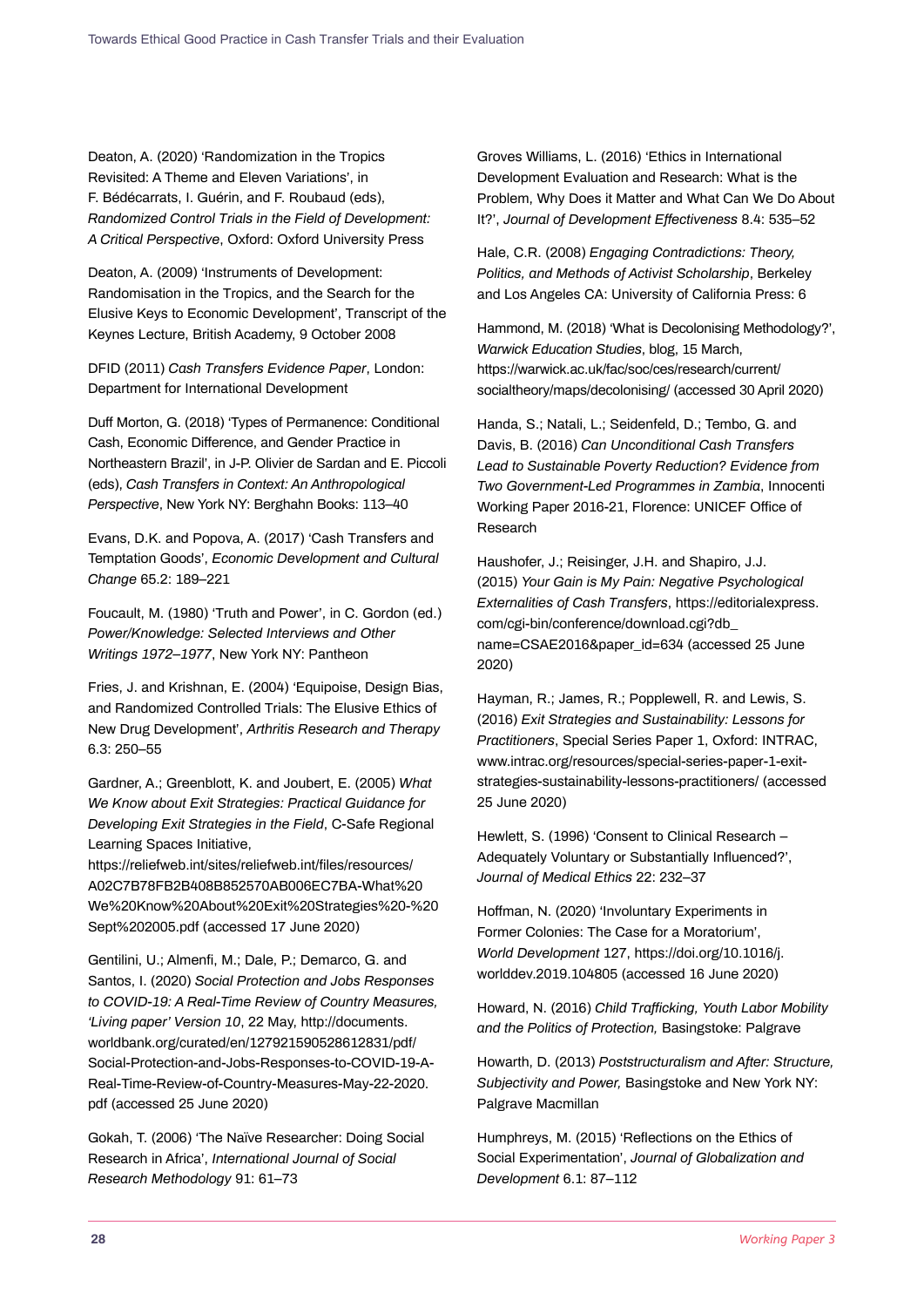Humphreys, M. and Weinstein, J. (2009) 'Field Experiments and the Political Economy of Development', *American Review of Political Science* 7: 367–78

Iphofen, R. (2011) *Research Ethics in Ethnography/ Anthropology*, Brussels: European Commission

Kaplan, L.; Kuhnt, J. and Steinert, J.I. (2020) 'Do No Harm? Field Research in the Global South: Ethical Challenges Faced by Research Staff', *World Development* 127, [https://doi.org/10.1016/j.](https://doi.org/10.1016/j.worlddev.2019.104810) [worlddev.2019.104810](https://doi.org/10.1016/j.worlddev.2019.104810) (accessed 16 June 2020)

Keane, M.; Khupe, C. and Seehawer, M. (2017) 'Decolonising Methodology: Who Benefits from Indigenous Knowledge Research?', *Educational Research for Social Change* (ERSC) 6.1: 12–24

Krubiner, C.B and Merritt, M.W. (2017) 'Which Strings Attached: Ethical Considerations for Selecting Appropriate Conditionalities in Conditional Cash Transfer Programmes', *Journal of Medical Ethics* 43: 167–76

Levinger, B. and McLeod, J. (2002) 'Hello I Must be Going: Ensuring Quality Services and Sustainable Benefits through Well-Designed Exit Strategies', Newton MA: Educational Development Center

MacPhail, C. *et al*. (2013) 'Acceptability and Feasibility of Cash Transfers for HIV Prevention among Adolescent South African Women', *AIDS and Behavior* 17.7: 2301–12, [www.ncbi.nlm.nih.gov/pmc/articles/PMC3744631/](http://www.ncbi.nlm.nih.gov/pmc/articles/PMC3744631/)  (accessed 16 June 2020)

Mayne, J. (2015) 'Useful Theory of Change Models', *Canadian Journal of Program Evaluation* 30.2: 119–42

Mayne, J. (2012) 'Contribution Analysis: Coming of Age?', *Evaluation* 18.3: 270–80

Mayne, J. (2011) 'Contribution Analysis: Addressing Cause and Effect', in R. Schwartz, K. Forss and M. Marra (eds), *Evaluating the Complex*, New Brunswick NJ: Transaction Publishers: 53–96

McCormick, M. (2012) 'Feminist Research Ethics, Informed Consent, and Potential Harms', *Hilltop Review* 6.1: 23–33

McKenzie, D. (2013) 'How Should We Understand "Clinical Equipoise" When Doing RCTs in Development,' *World Bank Blogs*, 3 September, [https://blogs.worldbank.](https://blogs.worldbank.org/impactevaluations/how-should-we-understand-clinical-equipoise-when-doing-rcts-development) [org/impactevaluations/how-should-we-understand](https://blogs.worldbank.org/impactevaluations/how-should-we-understand-clinical-equipoise-when-doing-rcts-development)[clinical-equipoise-when-doing-rcts-development](https://blogs.worldbank.org/impactevaluations/how-should-we-understand-clinical-equipoise-when-doing-rcts-development)  (accessed 29 April 2020)

Miller, F. and Brody, H. (2003) 'A Critique of Clinical Equipoise: Therapeutic Misconception in the Ethics of Clinical Trials', *Hastings Center Report* 33.3: 19–28

Mills, C. (1998) *Blackness Visible: Essays on Philosophy and Race*, Ithaca NY: Cornell University Press

Morrow, V. and Boyden, J. (2018) *Responding to Children's Work: Evidence from the Young Lives Study in Ethiopia, India, Peru and Vietnam,* Summative Report, Oxford: Young Lives

Mosse, D. (ed.) (2013) *Adventures in Aidland: The Anthropology of Professionals in International Development*, New York NY: Berghahn Books

Nagels, N. (2018) 'Conditional Cash Transfer and Gender, Class, and Ethnic Domination: The Case of Bolivia', in J-P. Olivier de Sardan and E. Piccoli (eds), *Cash Transfers in Context: An Anthropological Perspective*, New York NY: Berghahn Books: 225–42

O'Connell Davidson, J. (2015) *Modern Slavery: The Margins of Freedom*, London: Palgrave Macmillan

Olivier de Sardan, J-P. and Hamani, O. (2018) 'Cash Transfers in Rural Niger Social Targeting as a Conflict of Norms', in J-P. Olivier de Sardan and E. Piccoli (eds), *Cash Transfers in Context: An Anthropological Perspective*, New York NY: Berghahn Books: 299–322

Olivier de Sardan, J-P. and Piccoli, E. (eds) (2018a) *Cash Transfers in Context: An Anthropological Perspective*, New York NY: Berghahn Books

Olivier de Sardan, J-P. and Piccoli, E. (2018b) 'Introduction', in J-P. Olivier de Sardan and E. Piccoli (eds), *Cash Transfers in Context: An Anthropological Perspective*, New York NY: Berghahn Books: 1–28

Özler, B. (2014) 'Taking Ethics Seriously: Response #1,' *World Bank Blogs*, 18 March, [https://blogs.worldbank.](https://blogs.worldbank.org/impactevaluations/taking-ethics-seriously-response-1) [org/impactevaluations/taking-ethics-seriously-response-1](https://blogs.worldbank.org/impactevaluations/taking-ethics-seriously-response-1)  (accessed 29 April 2020)

Piccoli, E. and Gillespie, B. (2018) 'Making Good Mothers: Conditions, Coercion, and Local Reactions in the Juntos Program in Peru', in J-P. Olivier de Sardan and E. Piccoli (eds), *Cash Transfers in Context: An Anthropological Perspective*, New York NY: Berghahn Books: 184–201

Ravallion, M. (2014) 'Taking Ethical Validity Seriously', *World Bank Blogs*, 17 March, [https://blogs.worldbank.](https://blogs.worldbank.org/impactevaluations/taking-ethical-validity-seriously) [org/impactevaluations/taking-ethical-validity-seriously](https://blogs.worldbank.org/impactevaluations/taking-ethical-validity-seriously)  (accessed 29 April 2020)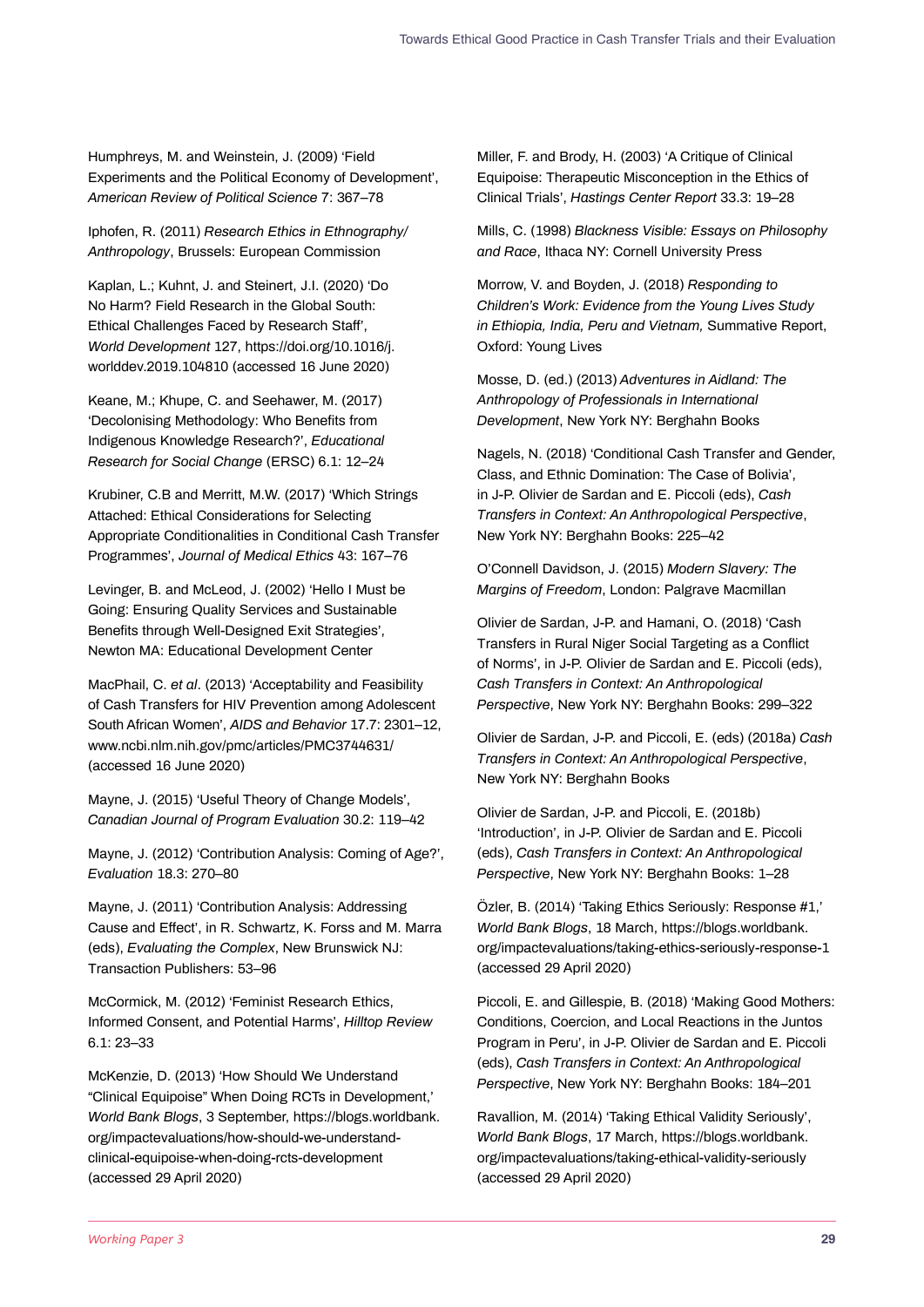Raza, W.A.; Das, N.C. and Misha, F.A. (2012) 'Can Ultrapoverty be Sustainably Improved? Evidence from BRAC in Bangladesh', *Journal of Development Effectiveness* 4.2: 257–76

Roelen, K.; Karki Chettri, H. and Delap, E. (2015) 'Little Cash to Large Households: Cash Transfers and Children's Care in Disadvantaged Families in Ghana', *International Society Review* 68.2: 25–34

Roelen, K. *et al*. (2017) *How to Make 'Cash Plus' Work: Linking Cash Transfers to Services and Sectors*, Innocenti Working Paper 2017-10, Florence: UNICEF Office of Research

Sarin, A. (2019) 'Indecent Proposals in Economics', *The India Forum*, 7 November, [www.theindiaforum.in/article/](http://www.theindiaforum.in/article/indecent-proposals-economics) [indecent-proposals-economics](http://www.theindiaforum.in/article/indecent-proposals-economics) (accessed 16 June 2020)

Scheper-Hughes, N. (1995) 'The Primacy of the Ethical: Propositions for a Militant Anthropology', *Current Anthropology* 36.3: 409–20

Schroeder, D.; Chatfield, K.; Singh, M.; Chennells, R. and Herissone-Kelly, P. (2019) 'A Value-Based Global Code of Conduct to Counter Ethics Dumping,' in D. Schroeder, K. Chatfield, M. Singh, R. Chennells and P. Herissone-Kelly, *Equitable Research Partnerships: A Global Code of Conduct to Counter Ethics Dumping*, Springer: 5–11, [https://link.springer.com/chapter/10.1007/978-3-030-](https://link.springer.com/chapter/10.1007/978-3-030-15745-6_2)  [15745-6\\_2](https://link.springer.com/chapter/10.1007/978-3-030-15745-6_2) (accessed 17 June 2020)

SEWA Bharat (2014) *A Little More, How Much It Is… Trialing Basic Income in Madhya Pradesh, India*, New Delhi: SEWA Bharat and UNICEF India

Skovdal, M. *et al*. (2012) 'Social Acceptability and Perceived Impact of a Community-Led Cash Transfer Programme in Zimbabwe', *BMC Public Health* 13: 342–58

Sluka, J.S. and Robben, A.C.G.M. (2007) 'Fieldwork in Cultural Anthropology: An Introduction', in A.C.G.M. Robben and J.S. Sluka (eds) (2007) *Ethnographic Fieldwork: An Anthropological Reader*, Oxford: Blackwell Publishing: 1–48

Standing, G. (2014) 'From Cash Transfers to Basic Income: An Unfolding Indian Agenda', *Indian Journal of Labour Economics* 57.1: 111–37

Streuli, N. (2012) 'Child Protection: A Role for Conditional Cash Transfer Programmes?', *Development in Practice* 22.4: 588–99

Ton, G. (2017) 'Contribution Analysis of a Bolivian Innovation Grant Fund: Mixing Methods to Verify Relevance, Efficiency and Effectiveness', *Journal of Development Effectiveness* 9.1: 120–43

Tuhiwai Smith, L. (1999) *Decolonizing Methodologies: Research and Indigenous Peoples*, London: Zed Books

Widerquist, K. (2013) *Independence, Propertylessness, and Basic Income: A Theory of Freedom as the Power to Say No*, Palgrave Macmillan US, http://doi.org[/10.1057/9781137313096](https://doi.org/10.1057/9781137313096) (accessed 16 June 2020)

Wood, G. and Marsden, H. (2018) 'Dilemmas of Reaching the Poorest: Learning So Far from Shiree's Experiences of Targetting the Extreme Poor', in G. Wood, Z. Ali, M. Maitrot and J. Devine (eds), *Aiding Resilience Among the Extreme Poor in Bangladesh*, Dhaka: University Press

Zavala, M. (2013) 'What Do We Mean by Decolonizing Research Strategies? Lessons from Decolonizing, Indigenous Research Projects in New Zealand and Latin America', *Decolonization: Indigeneity, Education and Society* 2.1: 55–71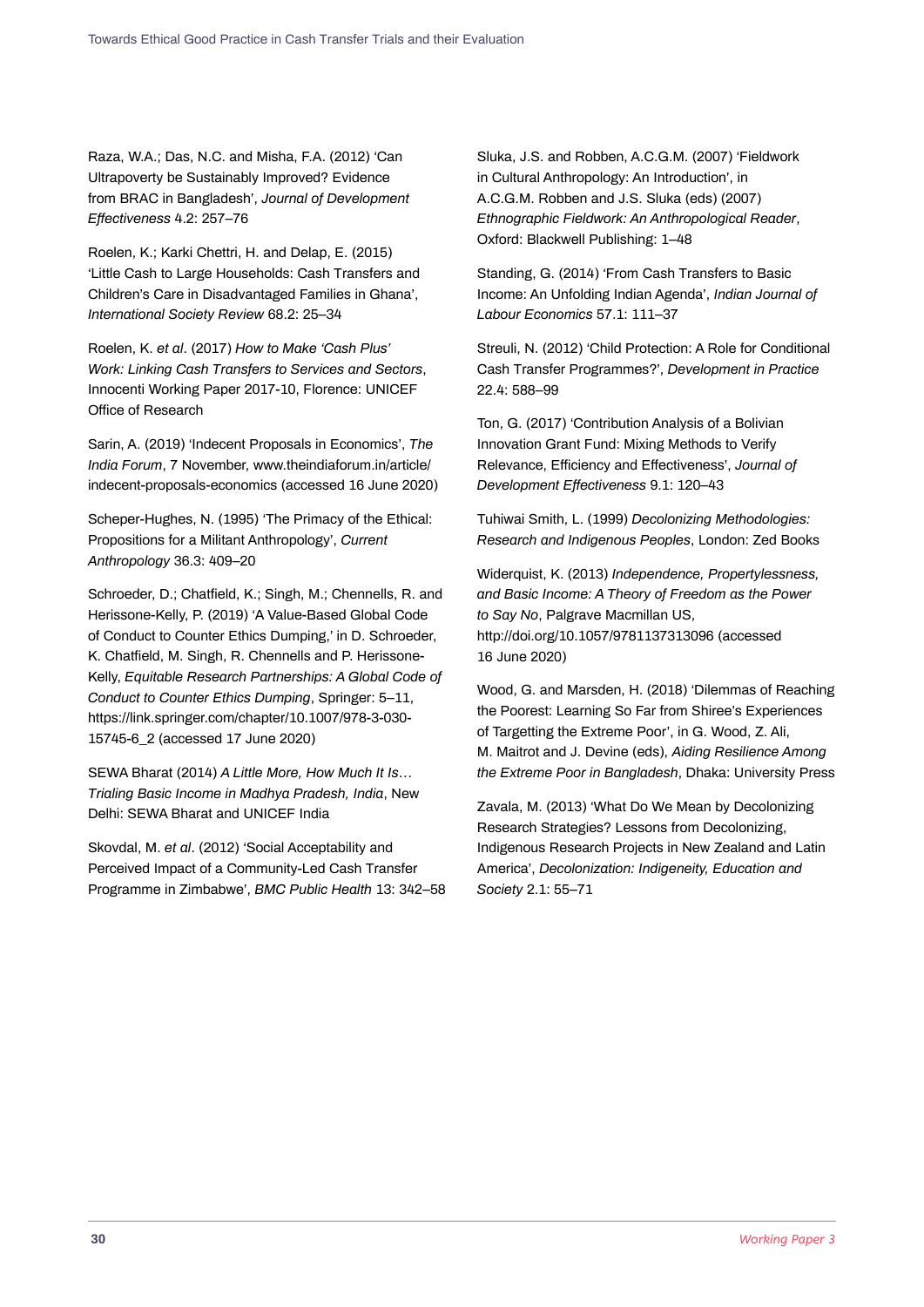## THIS PAGE IS INTENTIONALLY LEFT BLANK